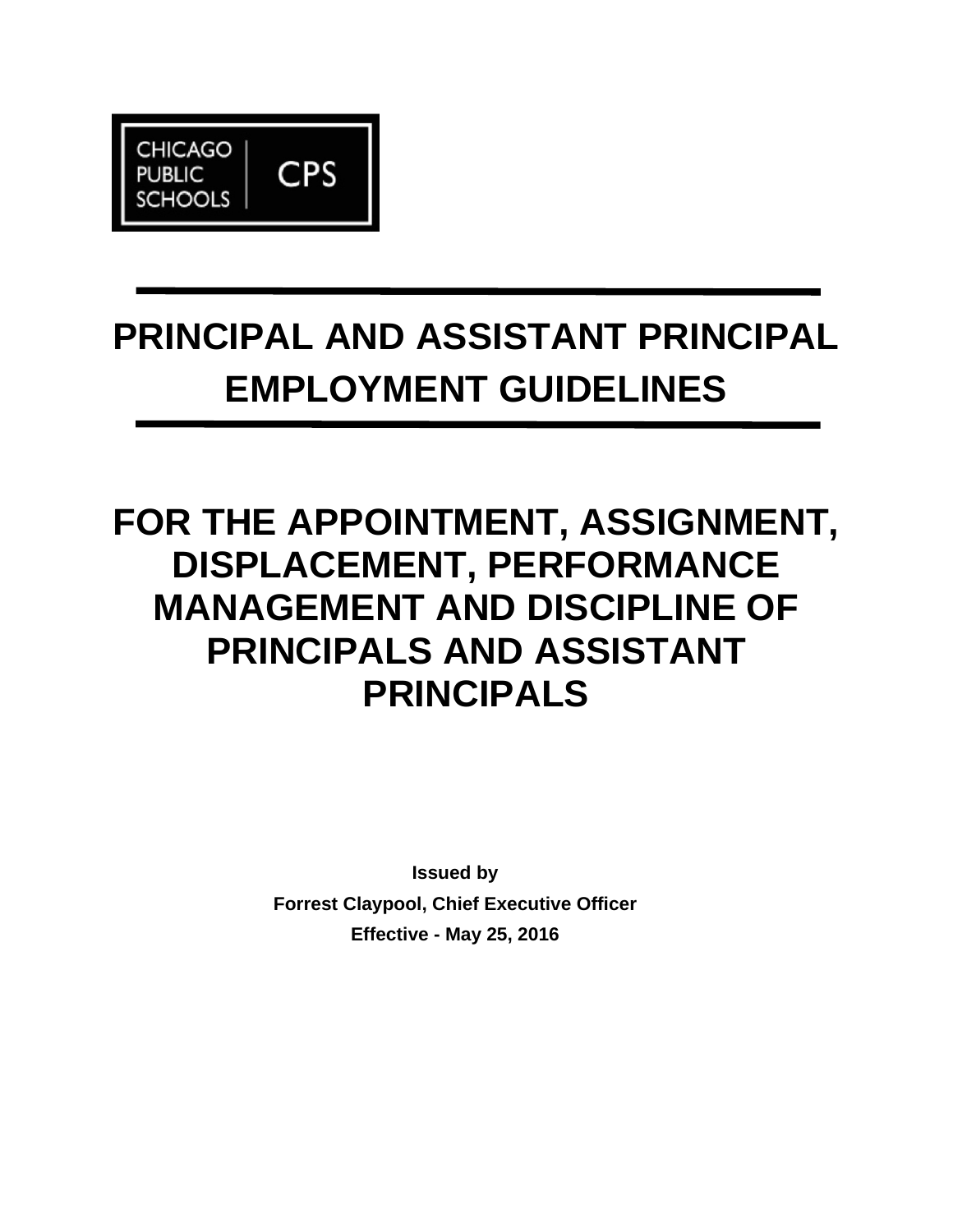# **Principal and Assistant Principal Employment Guidelines**

## **Table of Contents**

#### **Guidelines Introduction**

- **I. Appointment, Assignment and Displacement of Principals and Assistant Principals** 
	- **A. Introduction and Scope**
	- **B. Contract Principals**
	- **C. Interim Principals**
	- **D. Acting Principals**
	- **E. Assistant Principals Appointed on or after August 28, 2013 Terms and Conditions of Employment, Retention and Displacement**
	- **F. Acting Assistant Principals Appointed on or after August 28, 2013**
	- **G. Assistant Principals Appointed before August 28, 2013 Transition to the Terms and Conditions Found in Section I.E. of these Guidelines**
- **II. Performance Management and Discipline of Principals and Assistant Principals** 
	- **A. Introduction and Scope**
	- **B. Performance Expectations**
	- **C. Corrective Action Plan for Contract Principals**
	- **D. Performance Improvement Plan for Assistant Principals**
	- **E. Discipline and Discipline Process for Principals and Assistant Principals**
	- **F. Effective Date**

**Appendices:**

 **Appendix A – Corrective Action Plan for Contract Principals Appendix B – Performance Improvement Plan for Assistant Principals Appendix C – Pre-Meeting Notice Form Appendix D – Misconduct Form GUIDELINES INTRODUCTION**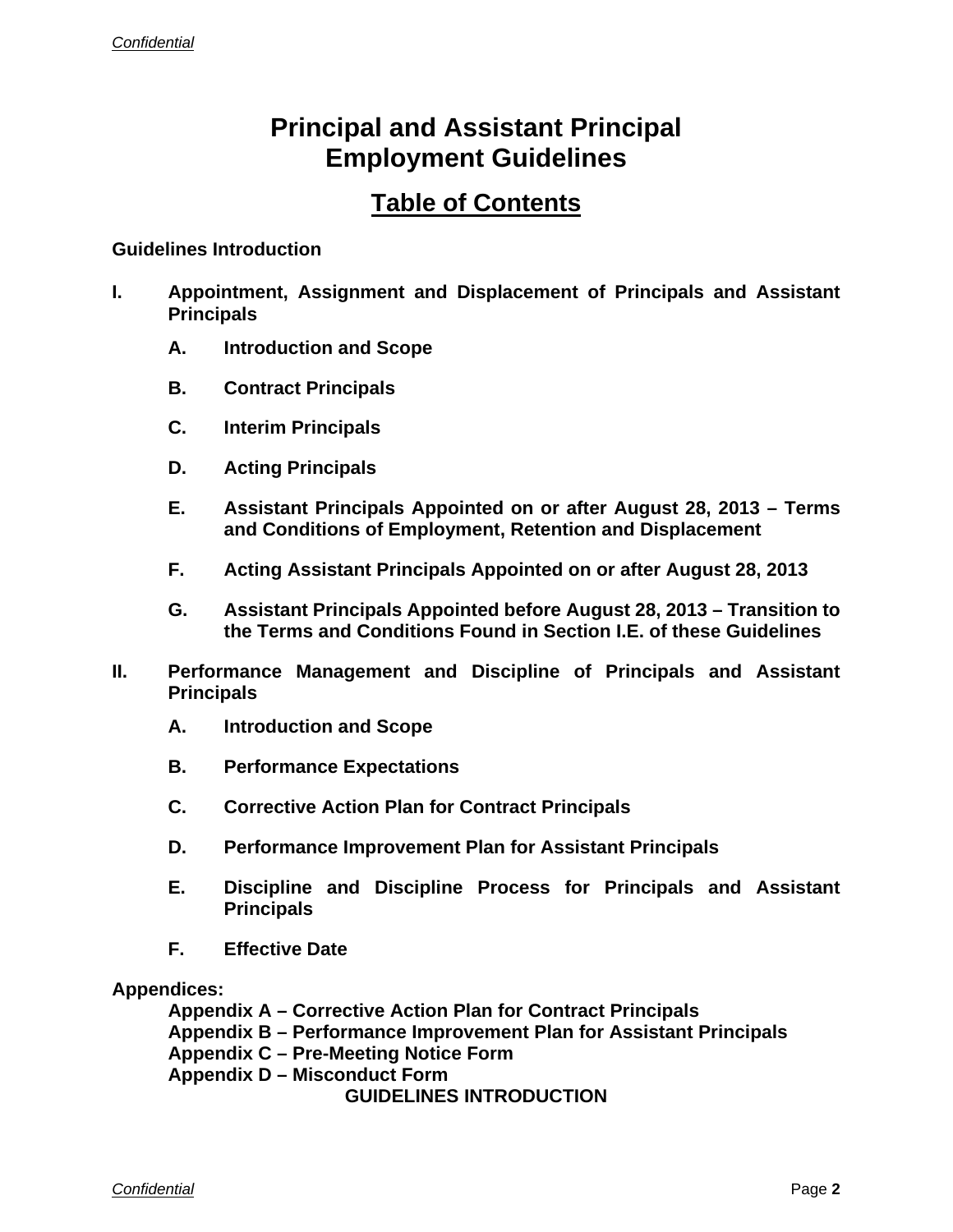These principal and assistant principal employment guidelines are issued by the Chief Executive Officer of the Board of Education of the City of Chicago ("Board") in accordance with the authorities granted under Board Rule 4-1.a. and Board Rule 4-7.a.

These guidelines are intended to establish professionally sound and respectful performance management practices for managers and employees. They are not intended to impose contractual obligations on the Board or to create rights for employees with respect to any term or condition of employment. Consistent with Board Rules 4-3(b) and 4-3(c) and 4-5(b), employees in the job classifications covered by these guidelines are and shall remain at-will employees who serve at the pleasure of the Board and/or the Chief Executive Officer. They may be removed from their positions and their employment relationship with the Board ended for any or no cause and with or without notice.

#### **These guidelines are not to be construed as containing binding terms and/or conditions of employment. They should not be considered a contract.**

These guidelines may be amended and reissued, in whole or in part, as deemed necessary and appropriate by the CEO.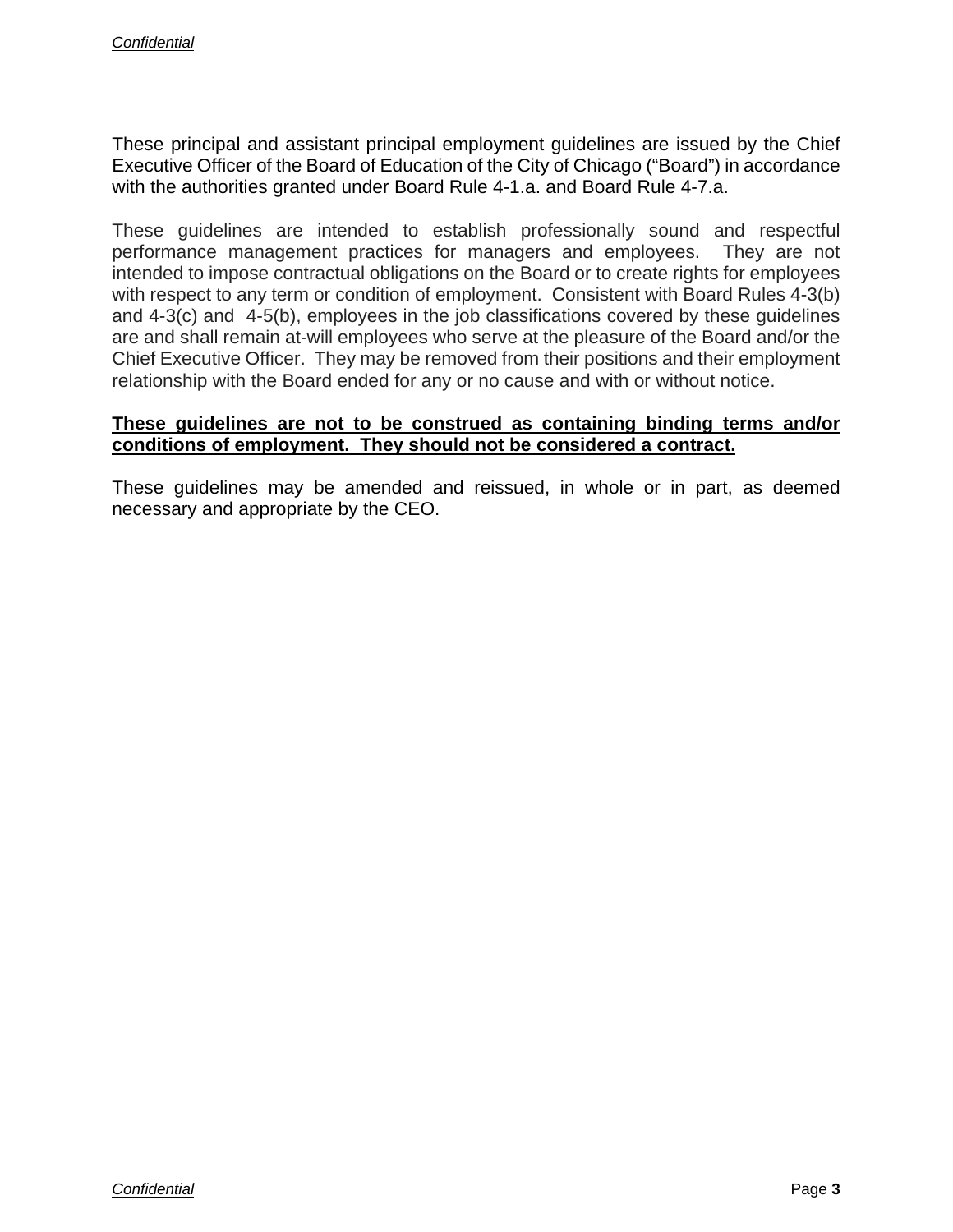#### **I. APPOINTMENT, ASSIGNMENT AND DISPLACEMENT OF PRINCIPALS AND ASSISTANT PRINCIPALS**

#### **A. Introduction and Scope**

Section I of these guidelines set forth the requirements for the appointment, assignment and displacement of principals and assistant principals. Section II sets forth the guidelines to discipline and dismiss a principal or assistant principal for misconduct or a performance deficiency.

The employment rules established by the Board define the categories of employees and their qualifications and further grant the Chief Executive Officer ("CEO") the authority and responsibility to manage the process through which principals and assistant principals are appointed, assigned and displaced as set out in these guidelines. Any limitation on the CEO or designee's authority to manage the appointment, assignment and displacement of principals and assistant principals is specifically set forth in Board Rules and in state or federal law. The CEO reserves the right to change the content of these guidelines as the CEO deems necessary.

**Individuals serving as an interim principal, acting principal, assistant principal, acting assistant principal, and assistant principal serving an 8.3 interim principal serve on an at-will basis at the pleasure of the CEO or designee and have no property right to their position, employment or expectation of continued employment and therefore are subject to displacement at any time. At-will employees may be displaced from employment with or without cause and with or without prior notice.** 

All employees, except contract principals, are classified as probationary employees for the first twelve (12) months of employment with the Board. Any period of absence from work in excess of five (5) days during the probationary period, including, but not limited to, approved leaves of absence shall extend the probationary period for a period of time equal to the absence. For probationary employees promoted or appointed to a different position, their probationary period shall be extended for sixty (60) days. To the extent an interim principal, acting principal, assistant principal, acting assistant principal or assistant principal serving an 8.3 interim principal qualifies as a probationary employee, s/he is further subject to the displacement provisions applicable to all probationary employees.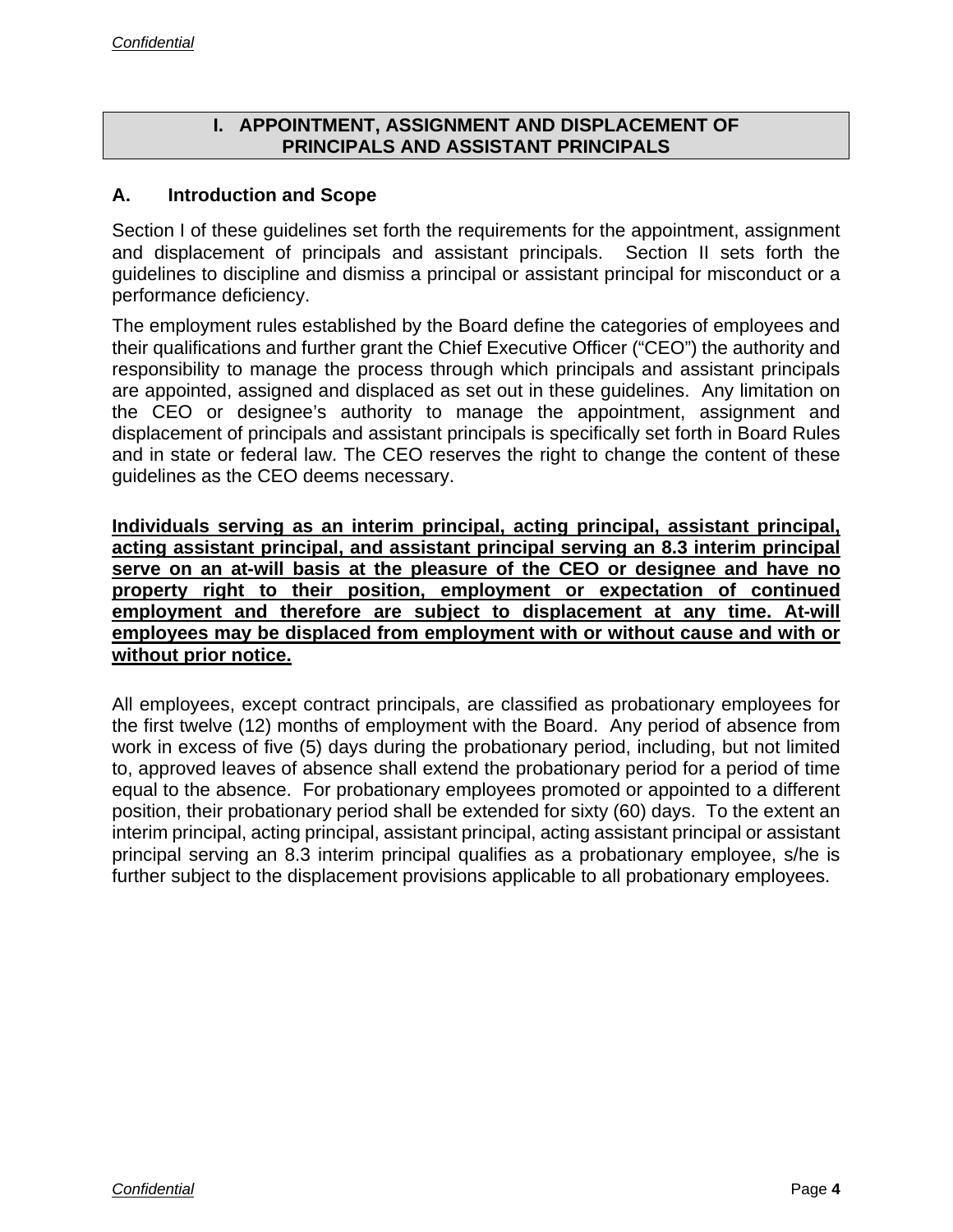#### **B. Contract Principals**

1. *Qualifications and Position Advertisement*: Whenever a vacancy or new position of contract principal becomes available at a school, the elected Local School Council ("LSC") or the Appointed Local School Council ("ALSC") shall request that the Principal Quality Initiatives Office advertise the contract principal position vacancy in the Career Opportunities (Job Postings) Bulletin. The LSC/ALSC may, at its own expense, also advertise the position in external publications or by whatever method the LSC/ALSC deems appropriate. All position advertisements shall indicate the qualifications, experience and other criteria that will be considered by the LSC/ALSC, including that the candidate must:

- i. be a member of the CPS Principal Eligibility Pool at time of contract award,
- ii. meet all Board hiring pre-requisites and satisfy the Board's employee requirements,
- iii. hold all state-required certificates and licenses, and
- iv. hold a valid teacher evaluation certification issued by the Illinois State Board of Education ("ISBE") within 90 calendar days of appointment or assignment.

Any additional qualifications, criteria and/or provisions identified by an LSC/ALSC shall not unlawfully discriminate and shall be consistent with the provisions of the Uniform Principal's Performance Contract approved by the Board.

#### 2. *Contracts*:

(a) *School with an LSC with Authority to Appoint a Contract Principal:* Principal contracts shall be awarded by the LSC for a duration of four (4) years, except that contracts for principals retained by the decision of a hearing officer under 105 ILCS 5/ 34- 2.3(1.5) may be extended for a maximum period of two (2) years.

(b) *Alternative or Small School with an ALSC:* Principal contracts for the principalship of a small or alternative school operated by the Board under 105 ILCS 5/34- 2.4(b), shall be awarded by the Board for a duration of four (4) years.

(c) *Uniform Principal's Performance Contract*: The Board has established a Uniform Principal's Performance Contract for use with principal contracts awarded by an LSC and also principal contracts awarded by the Board for schools with an ALSC [105 ILCS 5/34-8]. The Uniform Principal's Performance Contract sets out the requirements for principal performance and also the conditions under which the principal may be removed and/or the contract terminated before the expiration of the four (4) year term. Nothing in these guidelines is intended to limit or condition the Board's right to, at any time, undertake disciplinary action or performance management measures described in section II of these guidelines that may result in the discharge and early termination of a contract principal.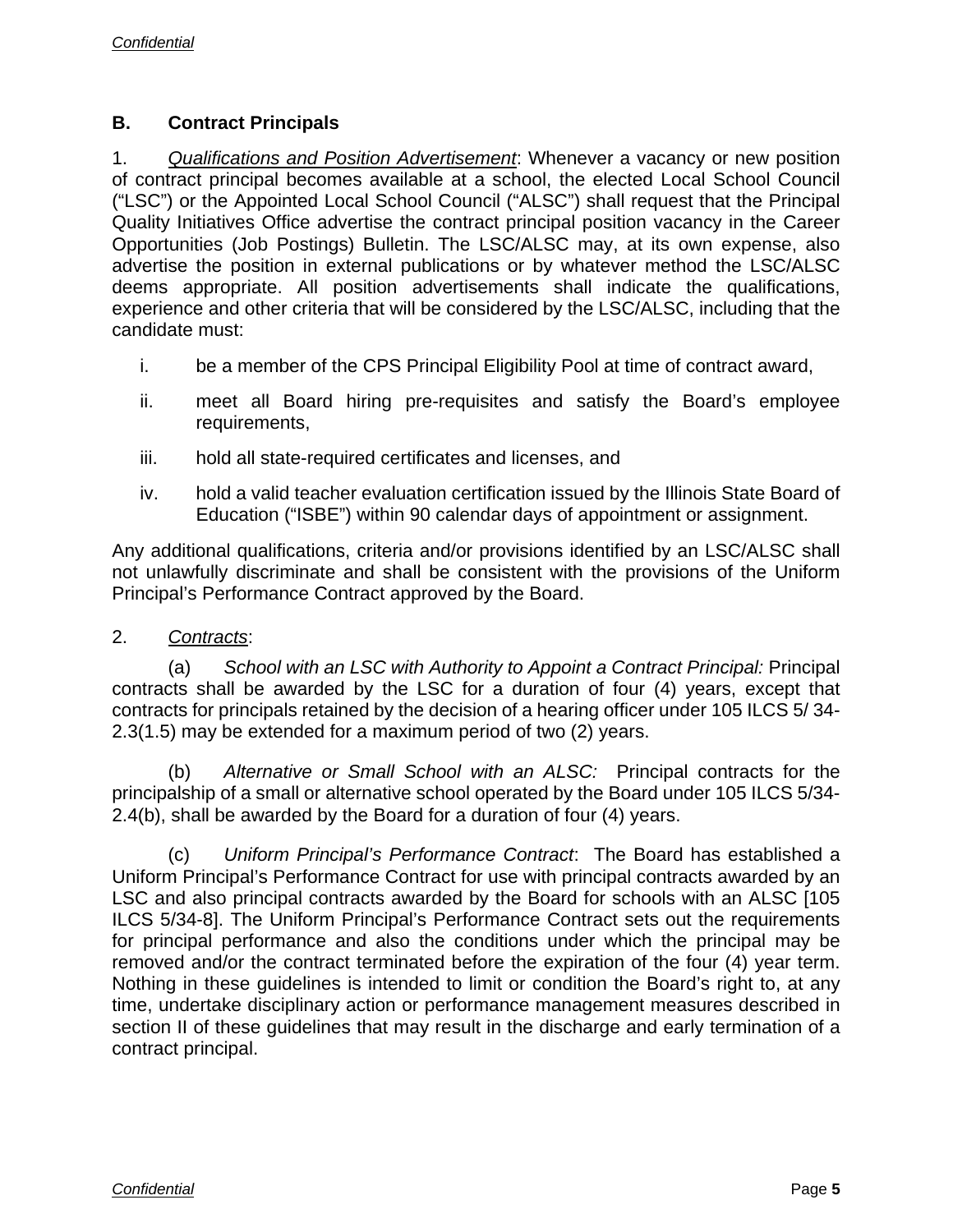#### **C. Interim Principals**

An interim principal is a temporary principal assigned by the CEO or designee to a school for up to one (1) year, or longer as described below, who exercises all the powers and authority of a contract principal during their interim assignment. **The CEO or designee may end the interim principal's assignment at any time at the CEO or designee's discretion.** An interim principal shall be a member of the CPS Principal Eligibility Pool and meet all other qualification requirements specified for Contract Principals. The CEO or designee shall assign interim principals as follows:

1. W*hen an LSC Fails to Act:* Whenever there is a principal vacancy that has not been filled by the LSC's selection of a contract principal, and the LSC fails to submit three principal candidate names to the CEO or designee within 90 calendar days of the position being vacant, the CEO or designee may appoint an interim principal for the school to serve for up to one (1) year or until the LSC selects a new contract principal, whichever occurs first. Within the period of appointment, the LSC may directly select a new principal by the affirmative vote of at least seven members. If an LSC fails or refuses to select a new contract principal, the CEO or designee may reappoint the interim principal, or select and appoint a new interim principal, for an additional year or until the LSC selects a new contract principal, whichever occurs first. [105 ILCS 5/34-2.3]

2. *Pending the Effective Date of the Principal Contract:* After an LSC selects an individual to serve as the school's contract principal, the CEO or designee may appoint the individual selected to serve as the interim principal pending the effective date of the principal contract.

*3. When an LSC/ALSC Has Not Yet Been Established:* In all cases in which a new school's LSC/ALSC has yet to be established, the CEO or designee may assign an interim principal to serve at the direction of the CEO or designee, until the LSC/ALSC is duly constituted and a contract principal is in place.

4. W*hen an LSC Has No Authority to Act:* In all cases in which the LSC has no authority to select a contract principal (e.g., including, but not limited to, when the contract principal has been removed by the Board under 105 ILCS 5/34-8.3), the CEO or designee shall assign an interim principal to serve at the pleasure of the CEO or designee, until the school is not on probation, at which time the LSC shall select a contract principal.

### **D. Acting Principals**

An acting principal is a temporary principal who is assigned on a temporary basis to a school by the CEO or designee whenever a contract or interim principal is absent for an extended period of time. **The CEO or designee may end the acting principal's assignment at any time at the CEO or designee's discretion.** An acting principal shall be a member of the CPS Principal Eligibility Pool and meet all other qualification requirements specified for contract principals. Acting principals serve as follows: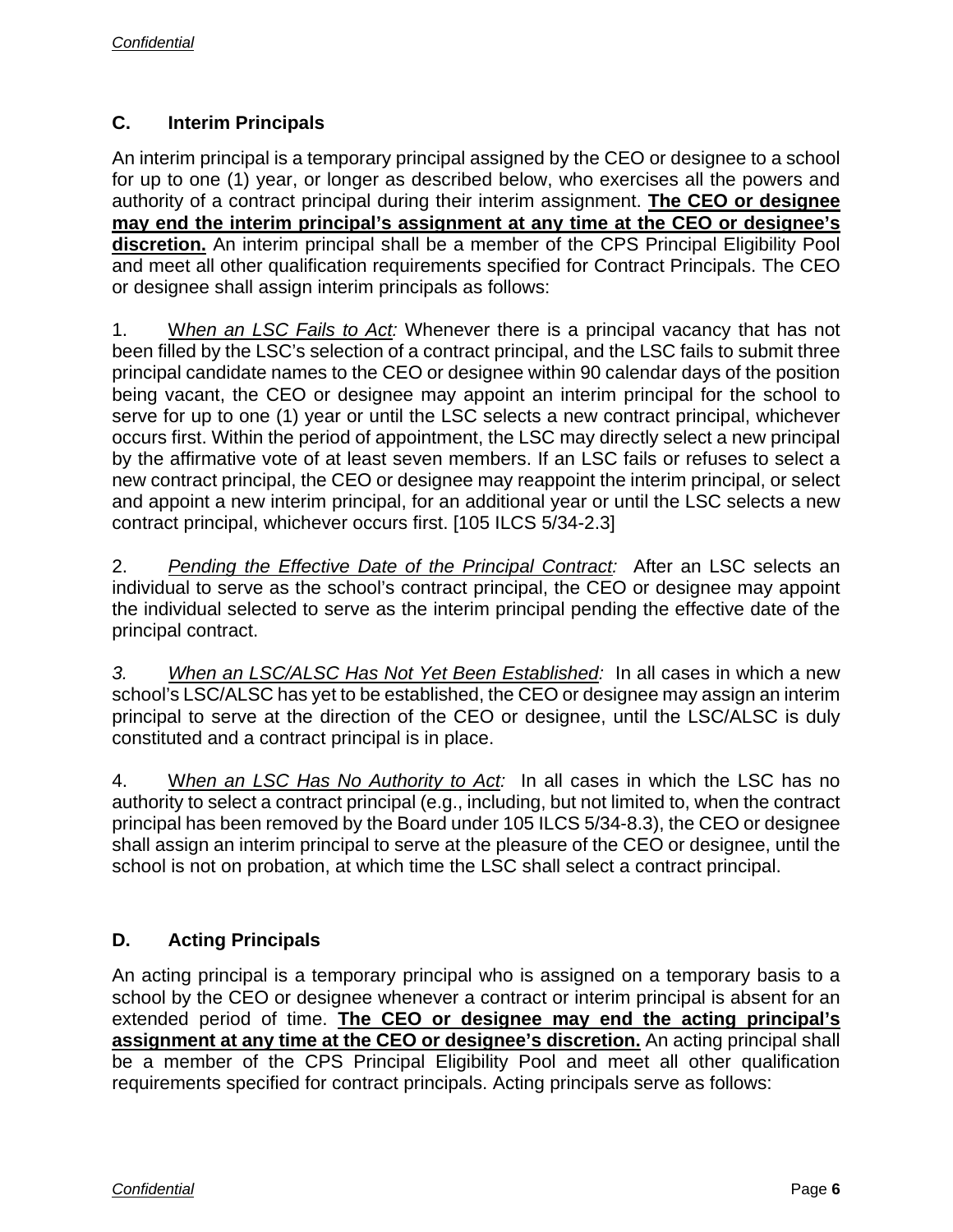1. *Assignment*: Whenever a contract or interim principal is absent for an extended period of time, the CEO or designee may appoint an acting principal to serve for up to one-hundred (100) school days. The acting principal will be paid the same salary as an interim principal. If a tenured teacher is appointed as an acting principal, s/he shall have the right to return to the position that s/he held prior to the date of appointment. The CEO or designee may reappoint an acting principal for successive one-hundred (100) day periods as the CEO or designee deems necessary.

2. *Limitation on Authority:* An acting principal exercises all the powers and authority of a contract principal during their assignment, except an acting principal may not terminate or seek the termination of an assistant principal, teacher or any other educational support personnel employee assigned to the school to which they are assigned without the prior approval of the CEO or designee.

#### **E. Assistant Principals Appointed on or after August 28, 2013 – Terms and Conditions of Employment, Retention and Displacement**

Assistant principals appointed on or after August 28, 2013 shall be subject to the following appointment and displacement rules:

1. *Qualifications:* To be eligible for appointment to the position of assistant principal, a person must:

- i. have a master's degree from an accredited college or university;
- ii. meet all Board hiring pre-requisites and satisfy the Board's employee requirements,
- iii. hold all state-required certificates and licenses, and
- iv. hold a valid teacher evaluation certification issued by ISBE within 90 calendar days of appointment.

2. *Annual Retention or Displacement Due To Annual Fiscal Considerations:* An assistant principal's continued employment is subject to an annual fiscal appropriation for the position in the school's budget. The principal shall notify an assistant principal in writing by June 1 (approximately 30 day notice) whether the school's budget for the next fiscal year includes or excludes, or is projected to exclude, the assistant principal's position. Upon a notice that the budget excludes, or is projected to exclude, the position, an assistant principal will be displaced and start the severance period described in Section I.E.6., below, effective July 1 if s/he has not secured another position by June 30.

If funds are allocated for the assistant principal's position in the school's budget for the following fiscal year, the incumbent assistant principal shall remain in the budgeted position until the following June 30, except in special circumstances when the budget for the assistant principal's position is lost due to mandated school budget adjustments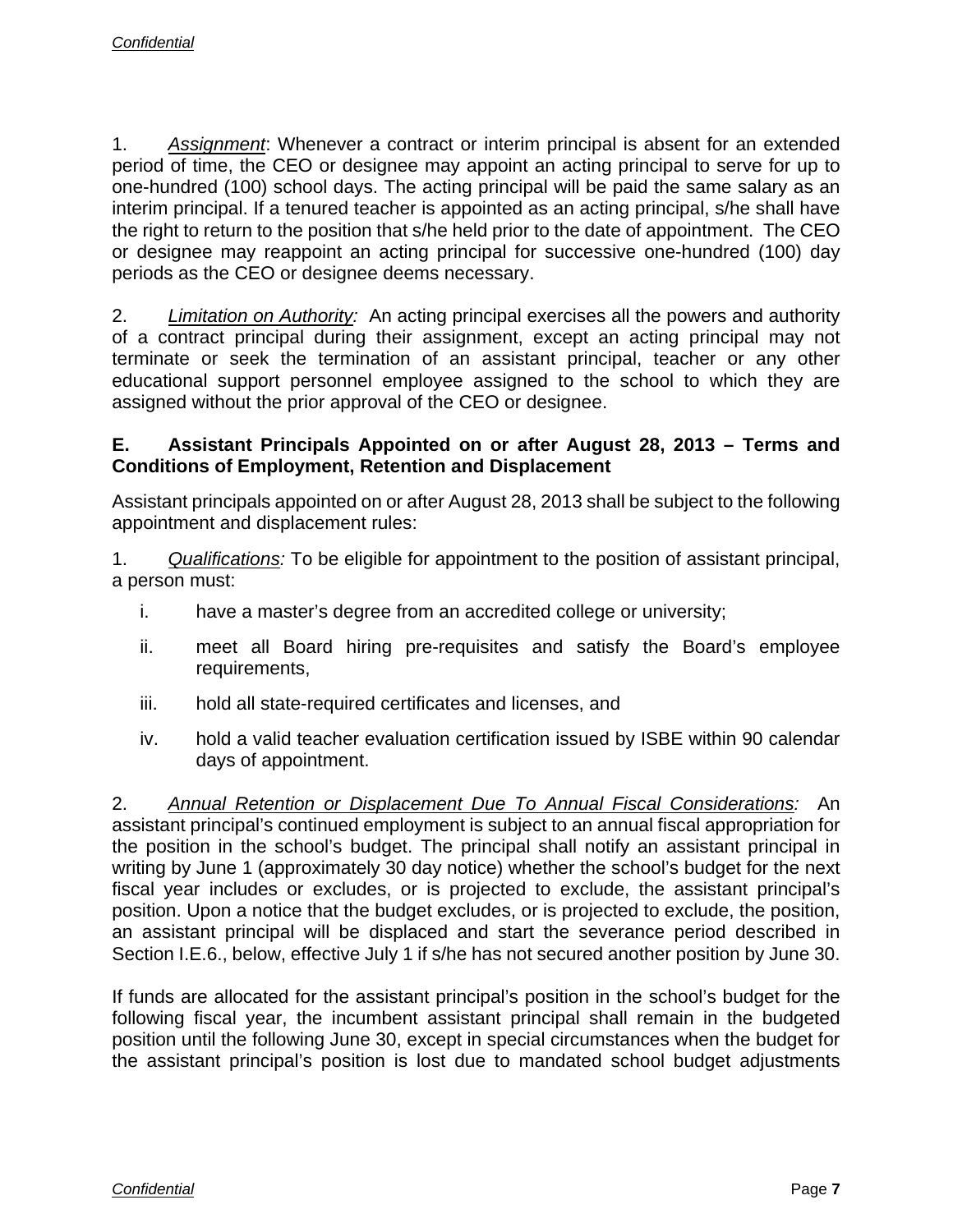resulting from a significant loss or reduction in the school's state or federal categorical funding or per-pupil funding based on the school's actual enrollments.

Any assistant principal displacement notice issued due to mandated school budget adjustments shall provide fourteen (14) days advance notice of displacement and shall include information on displacement benefits. The principal shall follow the procedures and timelines established by the Budget Office and the Principal Quality Initiatives Office to implement mandated school budget adjustments. Upon displacement due to any of the annual fiscal considerations, an assistant principal shall be eligible for the displacement benefits described in Section I.E.7.

In addition to displacements based on annual fiscal considerations, an assistant principal is further subject to displacement in accordance with subsections 3, 4, 5 and 6 below, as applicable.

3. *Re-Appointment or Displacement by a New Contract or Interim Principal:* A new contract or interim principal appointed may, at his/her sole discretion, select and reappoint the incumbent assistant principal(s) to continue to serve in the position or instead select and appoint a new assistant principal(s). The new contract or interim principal shall notify the incumbent assistant principal by giving fourteen (14) days advance written notice within forty-five (45) calendar days of the effective date of the principal's appointment or assignment, of their decision to either re-appoint the individual to the position or not to re-appoint and displace the individual from the position. Upon displacement, an assistant principal shall be eligible for the displacement benefits described in Section I.E.7.

4. *Displacement of an Assistant Principal serving an Interim Principal due a Principal Removal under 34-8.3:* In order to ensure the CEO or designee's ability to lead effective school turnaround and remediation efforts at schools with an interim principal who is filling a vacancy created as a result of the removal of the contract principal under 105 ILCS 5/34-8.3 ("8.3 interim principal"), the CEO or designee reserves the right to change the school's leadership team as s/he deems necessary to achieve improvements in school performance. **The CEO or designee may end the assignment of an assistant principal serving an 8.3 interim principal at any time at the CEO or designee's discretion.** An assistant principal serving an 8.3 interim principal is subject to displacement at any time with or without cause as determined by the CEO or designee with fourteen (14) calendar days advance notice. Upon displacement by the CEO or designee, an assistant principal shall be eligible for the displacement benefits described in Section I.E.7.

5. *Re-Appointment or Displacement of an Assistant Principal by a Renewed Contract Principal:* The current contract principal upon their contract renewal may, at his/her sole discretion, select and re-appoint the incumbent assistant principal(s) to continue to serve in the position or instead select and appoint a new assistant principal(s). The principal shall notify the incumbent assistant principal by giving fourteen (14) calendar days advance written notice prior to the effective date of the principal's contract renewal, of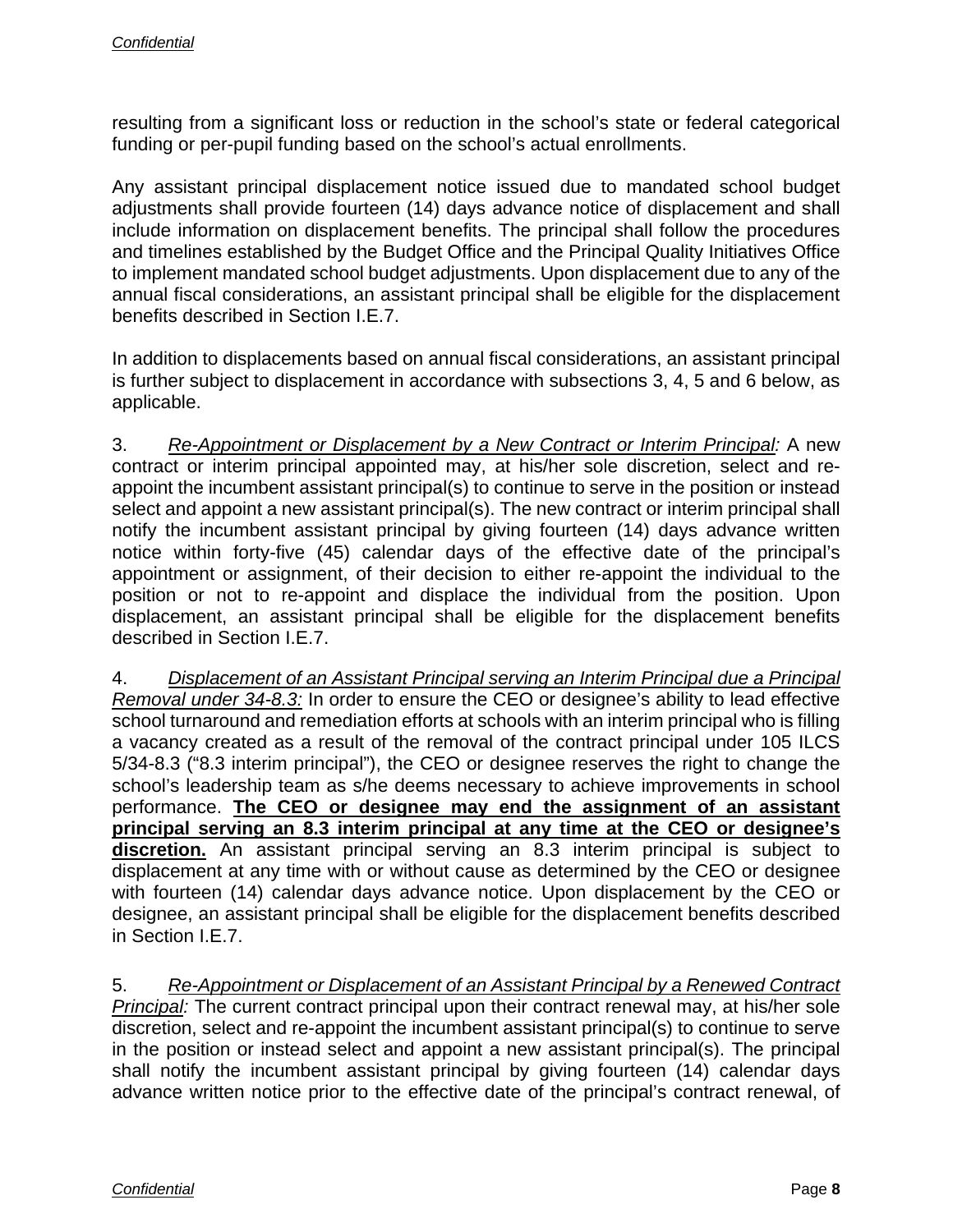their decision to either re-appoint the individual to the position or not to re-appoint and displace the individual from the position. Upon displacement, an assistant principal shall be eligible for the displacement benefits described in Section I.E.7.

6. *School Actions*: The displacement notice requirements set out in this section I.E. do not apply to circumstances in which displacement results from a school action or school reconstitution. In such cases, notice of displacement will be made as practicable following a Board-approved school action or school reconstitution. Upon displacement, an assistant principal shall be eligible for the displacement benefits specified in their displacement notice.

7. *Displacement Benefits*: Displaced assistant principals are eligible to receive 60 calendar days of pay and benefits, which will allow time to search for a new position. If the displaced assistant principal does not secure a new position by the end of the 60 calendar-day period, he/she will be honorably terminated. The displacement benefits time period begins the first business day following the individual's final day in the position. At that time, the individual will be staffed into a citywide assistant principal position. The assistant principal may be required to report to a work location as directed by the CEO or designee during the 60 calendar-day period. Benefits continue until the last day of calendar month in which employment is terminated.

8. *Displacement vs. Discharge*: Any displacement notice issued to an incumbent assistant principal in accordance with this section I.E. constitutes the end of a fixed term of employment rather than a discharge. Nothing in this section I.E. is intended to limit or condition the Board's right to, at any time, undertake disciplinary action or performance management measures described in section II of these guidelines that may result in the discharge of an assistant principal.

## **F. Acting Assistant Principals – Appointed on or after August 28, 2013**

The acting assistant principal position exists when: (i) the regularly assigned assistant principal is on leave for an anticipated duration that necessitates a temporary coverage assignment; (ii) an acting principal is serving at a school with a vacancy in an assistant principal position that is otherwise funded in the school improvement plan, or (iii) the CEO or designee otherwise deems it necessary and appropriate. **The CEO or designee may end the acting assistant principal's assignment at any time at the CEO's or designee's discretion.** 

1. *Qualifications*: To be eligible for appointment to the position of acting assistant principal, a person must satisfy all assistant principal qualification requirements set out in Section I.E.1 herein

 2. *Right of Return*: In instances where the acting assistant principal is a teacher at the same school, the teacher retains the right to return to the position s/he vacated provided s/he serves as the acting assistant principal for no more than 10 months. The Principal must hold that teaching position for at least 10 months and can only fill it temporarily while the teacher is serving as acting Assistant Principal. If the acting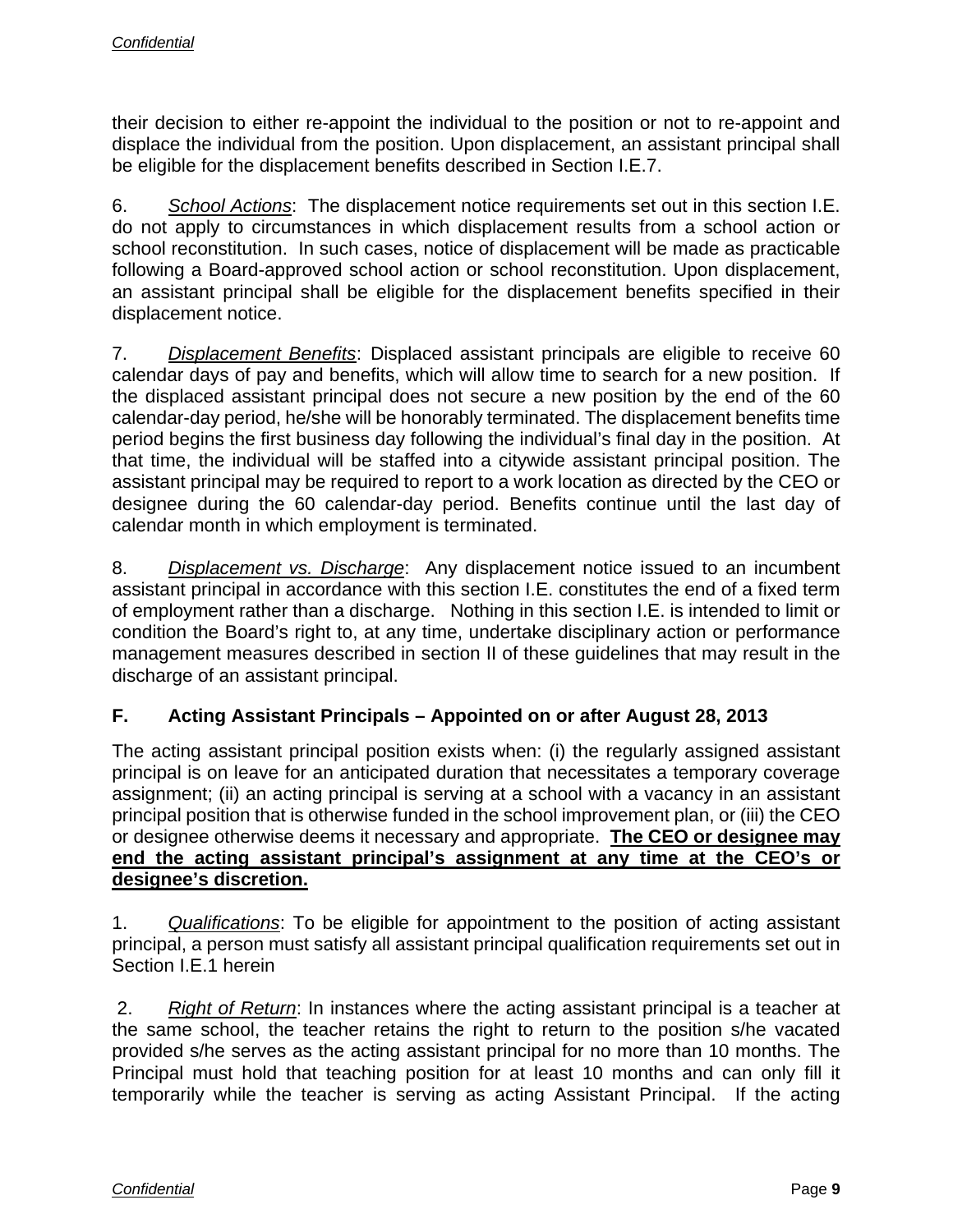assistant principal serves for more than 10 months, then there is no right to return to the position he/she vacated and s/he will instead be eligible to receive the displacement benefits set out in Section I.E.7 above. Teachers staffed in acting assistant principal positions continue to pay CTU union dues during the first 10 months of their assignment.

In instances where the acting assistant principal is a teacher or administrator from elsewhere in the District, s/he has no right to return to their vacated position regardless of their length of service as an acting assistant principal. In such cases, upon completion of their assignment as acting assistant principal, s/he will be eligible to receive the displacement benefits set out in Section I.E.7 above. Nothing herein prevents or limits the CEO or designee from granting a right of return when appropriate.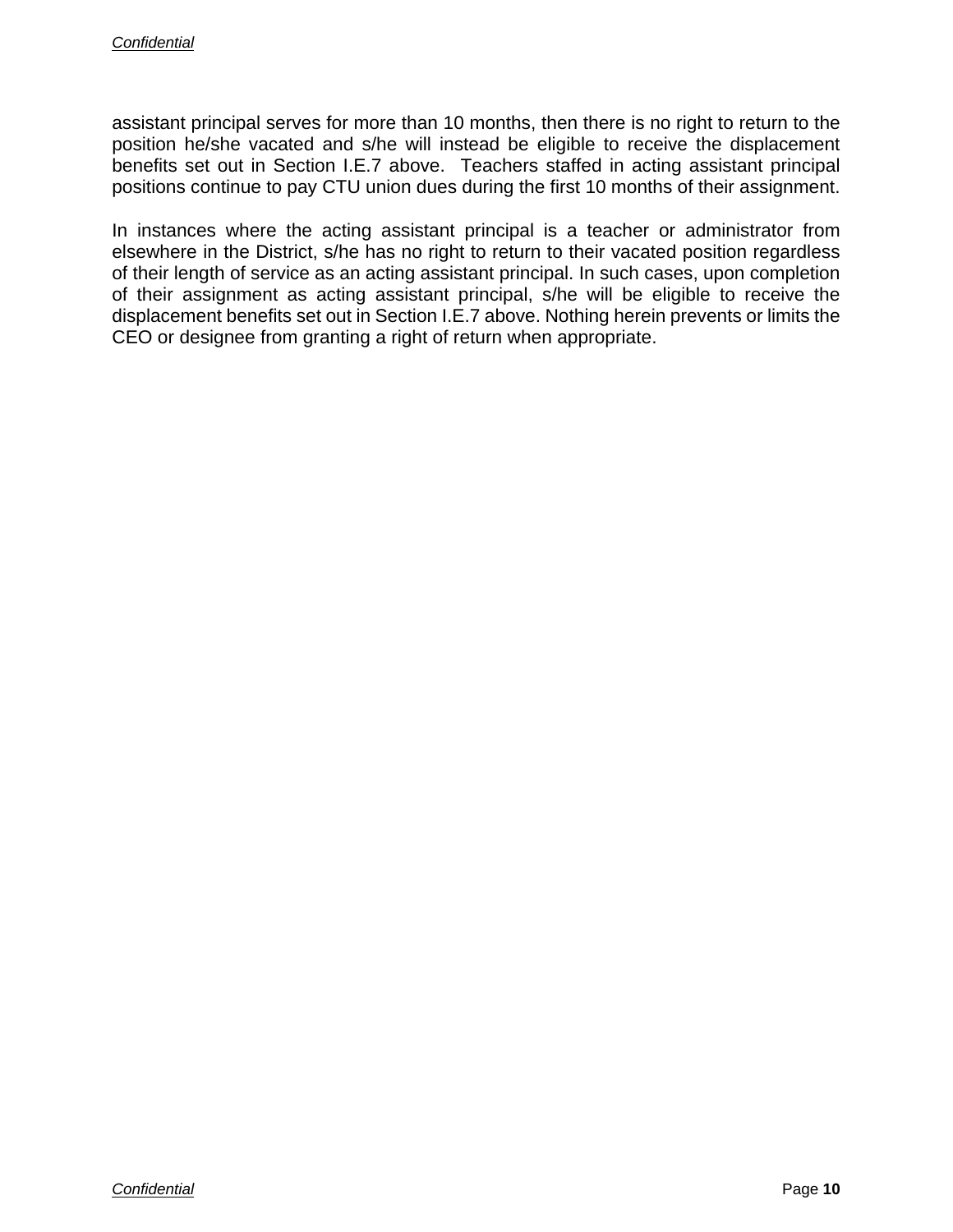*Section I.G. expires August 27, 2017 when the transition of qualifying Assistant Principals to the terms and conditions found in Section I.E. of these guidelines will be complete.* 

#### **G. Assistant Principals Appointed Before August 28, 2013 - Transition to the Terms and Conditions Found in Section I.E. of these Guidelines**

#### 1. *Background:*

Beginning with Fiscal Year 2014, the Board established a student-based budgeting system that replaced the former quota-based budgeting system except as to certain specified schools. Coincident with this revised budget system, the Board determined to establish a single category of assistant principals who serve under standard terms and phase out the previous two categories of assistant principals (quota assistant principals and discretionary assistant principals).

Transition to the new single category of assistant principals will occur in accordance with the rules described below. During the transition period, qualifying formerly-designated quota assistant principals and discretionary assistant principals shall be eligible to receive the displacement benefits provided in the Board's prior Policy on the Appointment and Assignment of Teachers and Principals (Board Report 06-0823-PO1) as described below. **If a formerly-designated quota assistant principal or discretionary assistant principal is re-appointed to an assistant principal position after August 28, 2013, the individual shall be subject to the new standard terms, conditions and displacement benefits set out in Section I.E. of these guidelines.**

#### 2. *Formerly-Designated Discretionary Assistant Principal (typically funded under funds 367, 114 or 225):*

(a) *Displacement and Re-Appointment:* An existing discretionary assistant principal as of August 27, 2013 (except those covered under section I.G.5 below) may continue to serve in that position until June 30, 2014, unless a new contract or interim principal is appointed/assigned or the current principal's contract is renewed prior to June 30, 2014.

The principal shall notify the discretionary assistant principal in writing by June 1 whether the school's budget for the next fiscal year includes or excludes, or is projected to exclude, the assistant principal's position. Upon a notice that the budget excludes, or is projected to exclude, the position, the formerly-designated discretionary assistant principal will be displaced and start the severance period described in Section I.G.2.b below effective July 1 if s/he has not secured another position by June 30. The notice shall include information on displacement benefits.

**If a re-appointment notice is provided by June 1, the assistant principal shall be deemed re-appointed effective July 1, 2014 as an assistant principal and subject to the new terms, conditions and displacement benefits set out in Section I.E. of these guidelines.**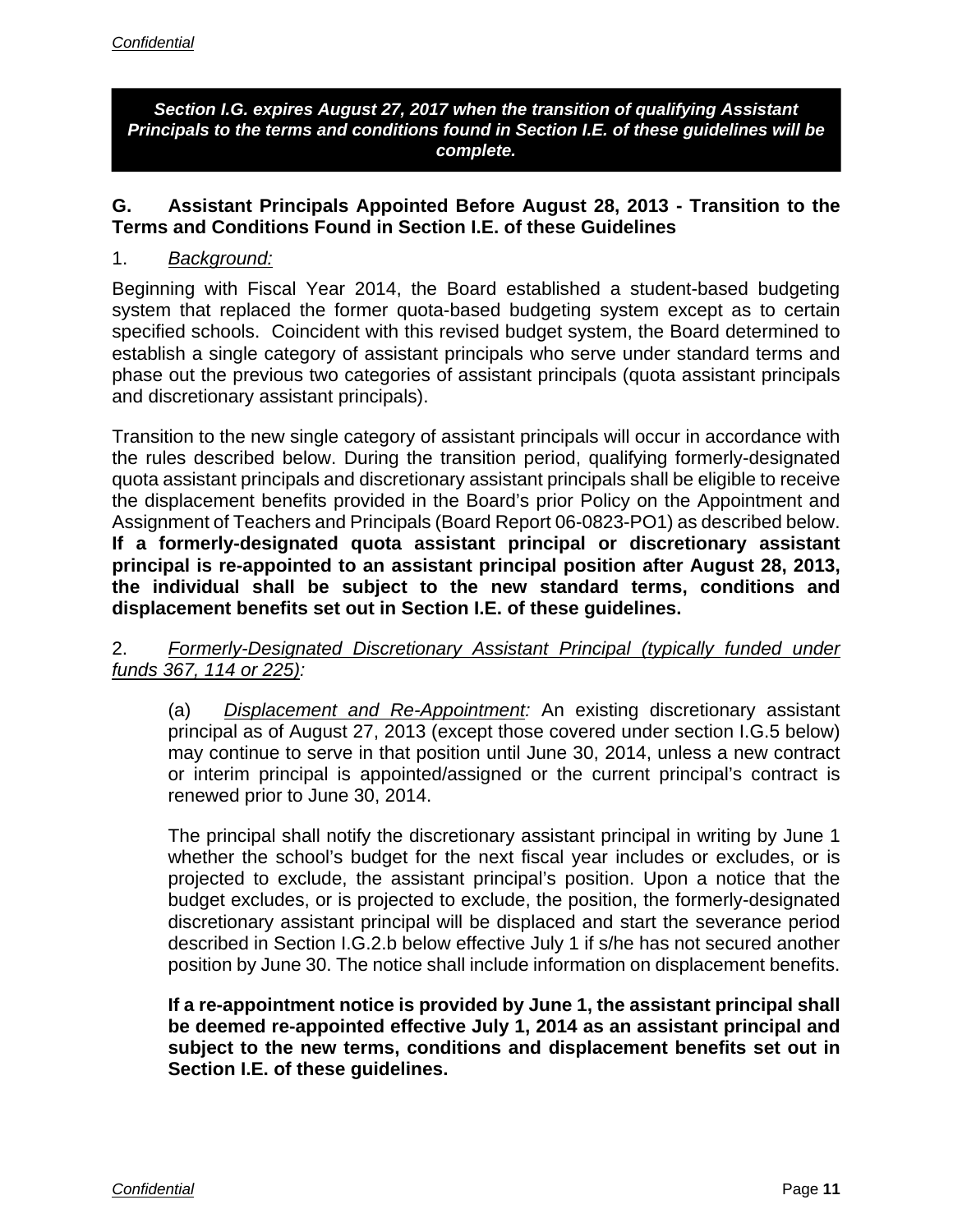#### *Section I.G. expires August 27, 2017 when the transition of qualifying Assistant Principals to the terms and conditions found in Section I.E. of these guidelines will be complete.*

If, however, a new contract or interim principal appointed or assigned or the current principal's contract is renewed prior to June 30, 2014, the new contract or interim principal or renewed principal shall notify the discretionary assistant principal of their decision to either re-appoint or to not re-appoint and displace the assistant principal by giving fourteen (14) calendar days advance written notice within thirty (30) calendar days from the effective date of the principal's assignment, appointment or contract renewal. **If a re-appointment notice is provided, the discretionary assistant principal shall be deemed re-appointed as an assistant principal and subject to the new terms, conditions and displacement benefits set out in Section I.E. of these guidelines.**

(b) *Displacement Benefits:* Upon displacement by July 1, 2014, the formerlydesignated discretionary assistant principal is eligible to receive full pay and benefits for up to sixty (60) workdays thereafter, including holidays and benefit days. If, at the end of the sixty (60) workdays-of-pay grace period, s/he has not obtained a new position, the former-designated discretionary assistant principal's employment will be honorably terminated.

#### 3. *Formerly-Designated Quota Assistant Principal serving a Contract Principal (typically funded under fund 115):*

(a) *Displacement and Re-Appointment:* An existing formerly-designated quota assistant principal serving a contract principal as of August 27, 2013 may continue to serve in that position until such time as the principal's contract is terminated or is otherwise subject to renewal.

When a new contract principal is appointed or a new interim principal is assigned or the current principal's contract is renewed, the new principal or renewed principal shall notify the quota assistant principal of their decision to either reappoint or not re-appoint and displace the quota assistant principal by giving fourteen (14) calendar days advance written notice within thirty (30) calendar days from the effective date of the principal's assignment, appointment or renewal. **If a re-appointment notice is issued by the principal, the quota assistant principal shall be deemed re-appointed as an assistant principal and subject to the new terms, conditions and displacement benefits set out in Section I.E. of these guidelines.**

(b) *Displacement Benefits:* Upon displacement by a new principal or renewed principal, the displaced formerly-designated quota assistant principal is eligible to receive full pay and benefits for up to sixty (60) workdays, including holidays and benefit days. If, at the end of the sixty (60) workdays-of-pay grace period, s/he has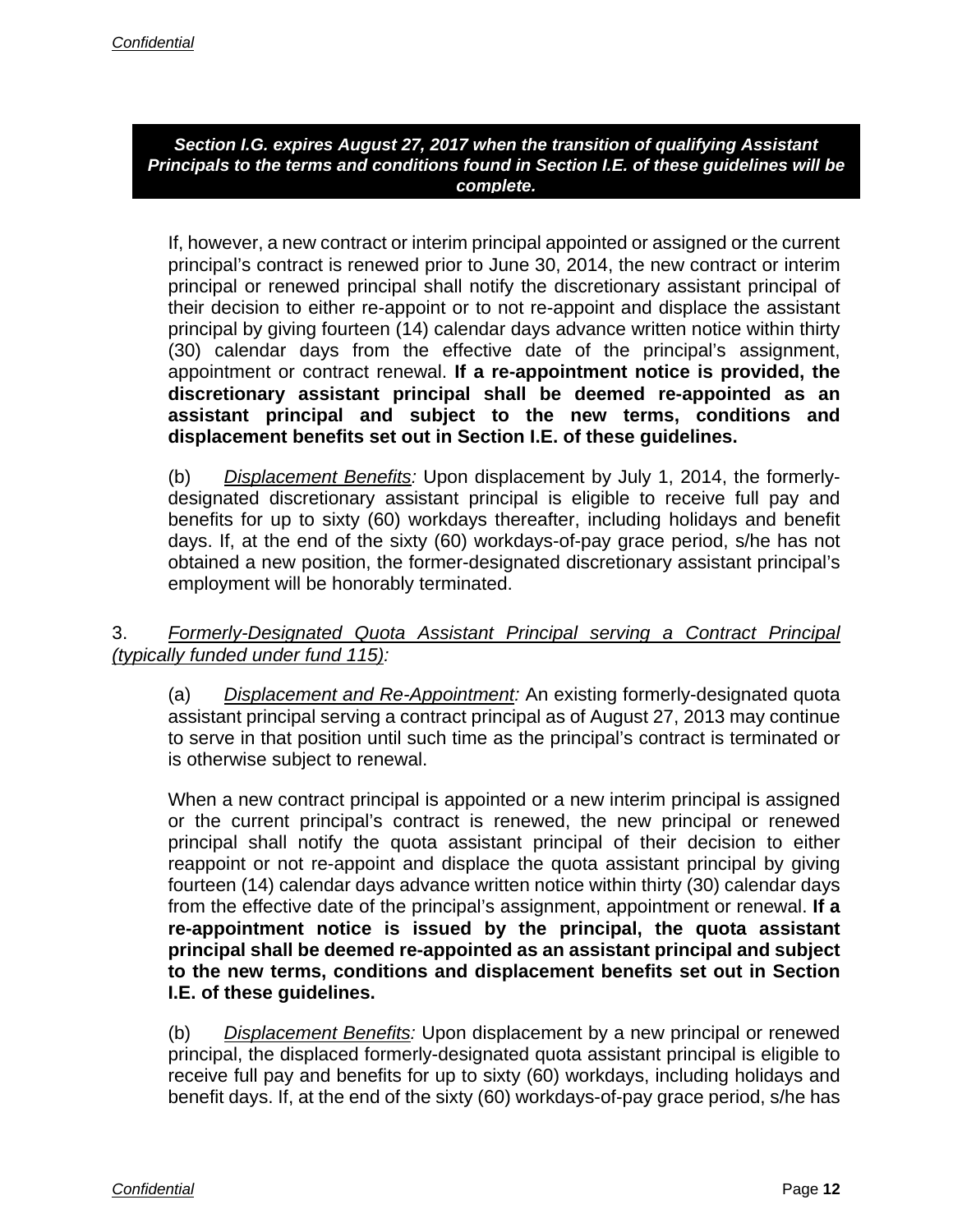not obtained a new position, the formerly-designated quota assistant principal's employment will be honorably terminated.

*Section I.G. expires August 27, 2017 when the transition of qualifying Assistant Principals to the terms and conditions found in Section I.E. of these guidelines will be complete.*

4. *Formerly-Designated Quota Assistant Principal Serving an Interim Principal (typically funded under fund 115):*

(a) *Displacement and Re-Appointment:* An existing formerly-designated quota assistant principal serving an interim principal as of August 27, 2013 (except those covered under section I.G.5 below) may continue to serve in that position until such time as the interim principal's assignment ends.

When a new contract principal is appointed or a new interim principal is assigned, the new principal shall notify the quota assistant principal of their decision to either reappoint or not re-appoint and displace the quota assistant principal by giving fourteen (14) calendar days advance written notice within thirty (30) calendar days from the effective date of the principal's assignment or appointment. **If a reappointment notice is provided by the new principal, the quota assistant principal shall be deemed re-appointed as an assistant principal and subject to the new terms, conditions and displacement benefits set out in Section I.E. of these guidelines.**

(b) *Displacement Benefits:* Upon displacement by a new principal, the displaced formerly-designated quota assistant principal is eligible to receive full pay and benefits for up to sixty (60) workdays thereafter, including holidays and benefit days. If, at the end of the sixty (60) workdays-of-pay grace period, s/he has not obtained a new position, the formerly-designated quota assistant principal's employment will be honorably terminated.

5. *Formerly-Designated Quota and Discretionary Assistant Principals with an Interim Principal due a Principal Removal under 34-8.3 (typically funded under fund 115):*

(a) *Displacement and Re-Appointment:* An assistant principal serving under an interim principal who is filling a vacancy created as a result of the removal of the contract principal under 105 ILCS 5/34-8.3 (an "8.3 interim principal"), serves on an at-will basis at the pleasure of the CEO and has no property right to their employment or expectation of continued employment and is subject to displacement at any time.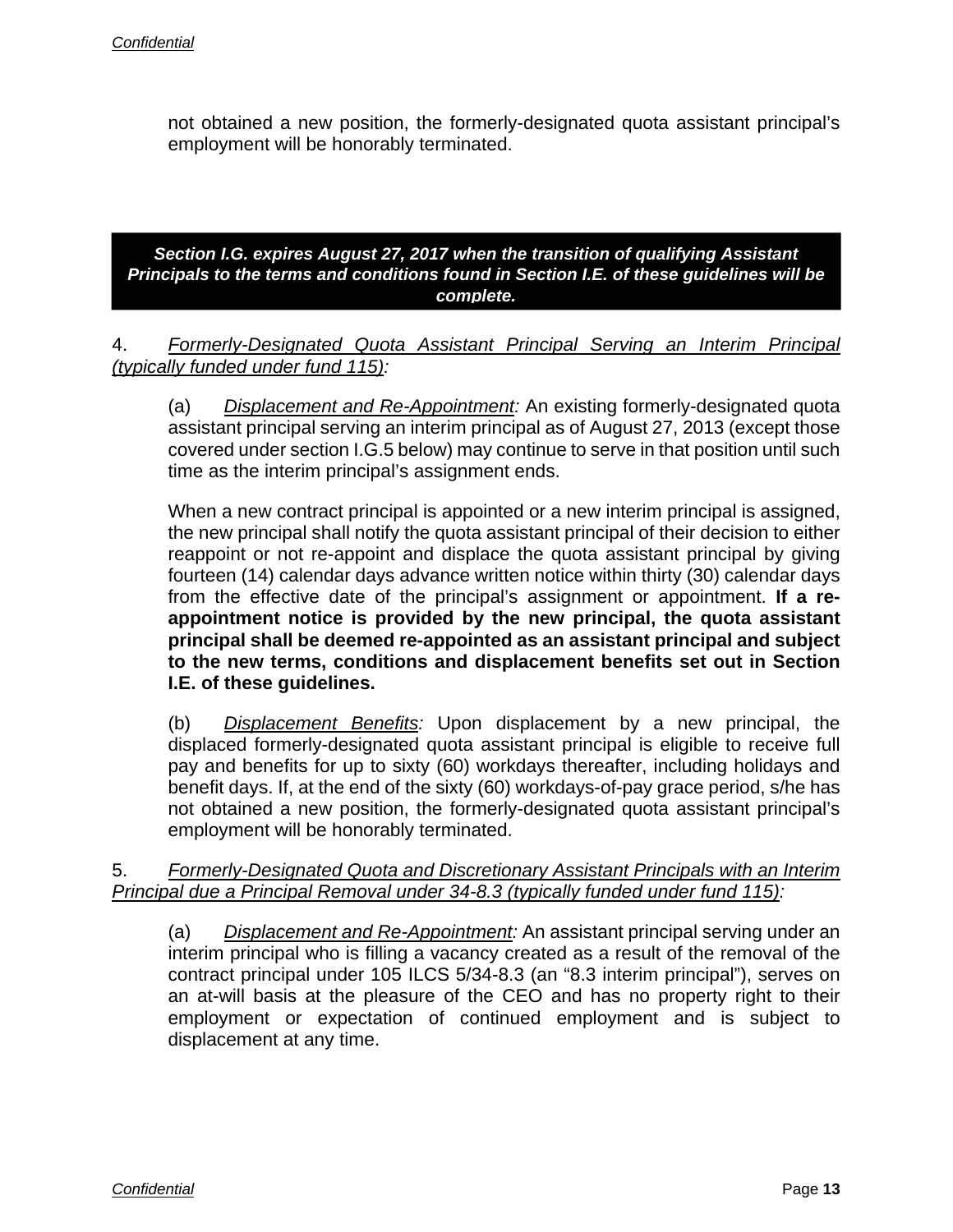An existing formerly-designated quota or discretionary assistant principal serving an 8.3 interim principal as of August 27, 2013 may continue in this position until June 30, 2014 or until a new contract principal is appointed or until a new interim principal is assigned by the CEO or designee or the CEO or designee otherwise displaces the assistant principal, whichever occurs first.

#### *Section I.G. expires August 27, 2017 when the transition of qualifying Assistant Principals to the terms and conditions found in Section I.E. of these guidelines will be complete.*

The 8.3 interim principal shall notify the assistant principal in writing by June 1 whether the school's budget for the next fiscal year includes or excludes, or is projected to exclude, the assistant principal's position. Upon a notice that the budget excludes or is projected to exclude the position, an assistant principal will be displaced from their position effective July 1, 2014 and start the severance period described in I.G.5.b below effective July 1 if s/he has not secured another position by June 30.

#### **If a re-appointment notice is provided by June 1, the assistant principal shall be deemed re-appointed effective July 1, 2014 as an assistant principal and subject to the new terms, conditions and displacement benefits set out in Section I.E. of these guidelines.**

If a new contract principal is appointed or a new interim principal is assigned prior to June 30, 2014, the new principal shall notify the quota or discretionary assistant principal of their decision to either reappoint or not re-appoint and displace the quota or discretionary assistant principal by giving fourteen (14) calendar days advance written notice within thirty (30) calendar days from the effective date of the principal's assignment or appointment. **If a re-appointment notice is issued by the principal, the discretionary assistant principal shall be deemed reappointed as an assistant principal and subject to the new terms, conditions and displacement benefits set out in Section I.E. of these guidelines.**

Notwithstanding the foregoing, the CEO or designee may displace an assistant principal serving an 8.3 interim principal at any time, with or without cause and with or without prior notice and such assistant principal is not entitled to performance management measures or disciplinary process as outlined in Section II of these guidelines.

(b) *Displacement Benefits:* Upon displacement, a formerly-designated quota or discretionary assistant principal serving an 8.3 interim principal is eligible to receive full pay and benefits for up to sixty (60) workdays thereafter, including holidays and benefit days. If, at the end of the sixty (60) workdays-of-pay grace period, s/he has not obtained a new position, the formerly-designated quota or discretionary assistant principal's employment will be honorably terminated.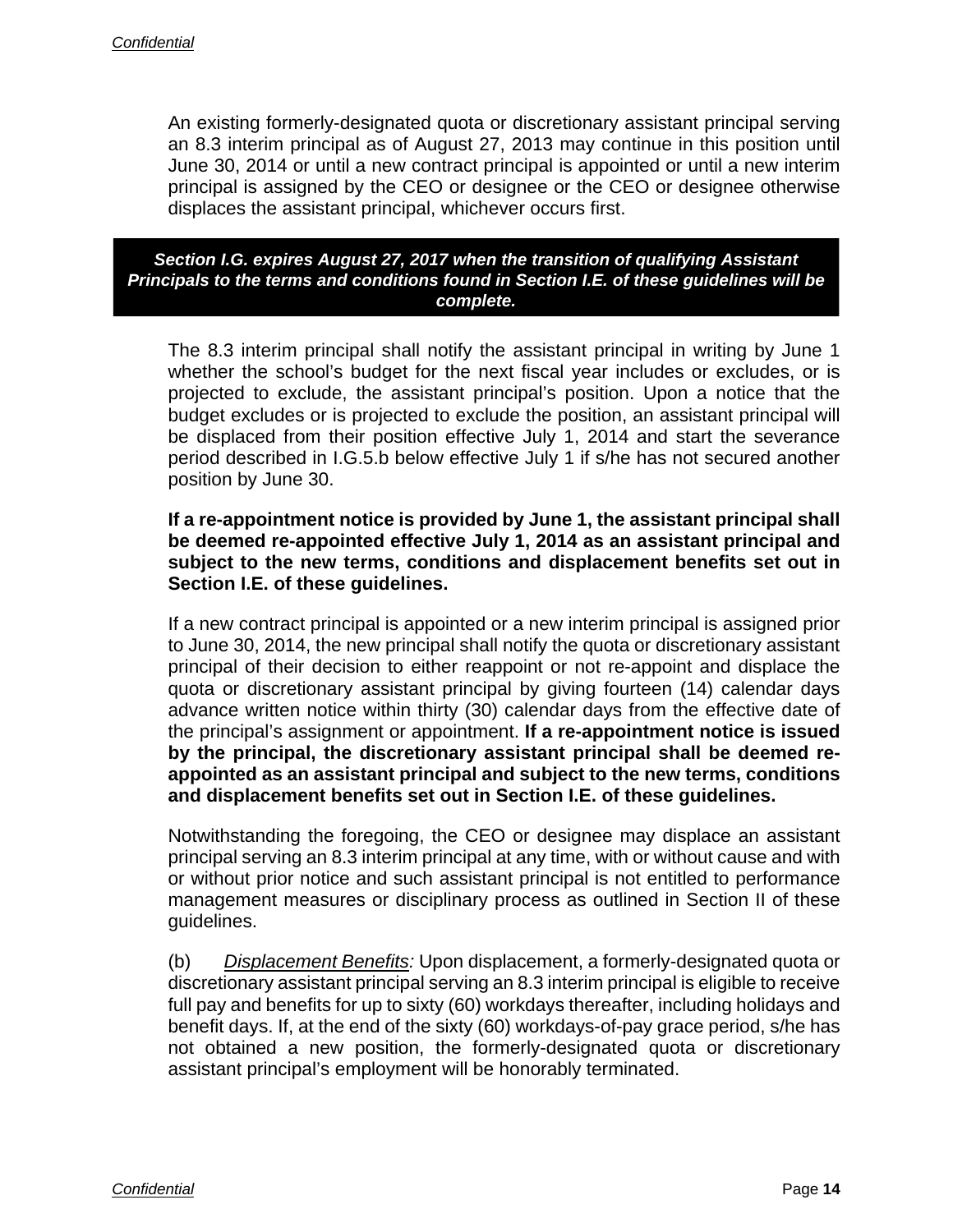#### *Section I.G. expires August 27, 2017 when the transition of qualifying Assistant Principals to the terms and conditions found in Section I.E. of these guidelines will be complete.*

#### 6. *Acting Assistant Principal:*

(a) *Displacement and Re-Appointment:* An existing acting assistant principal as of August 27, 2013 may continue to serve in that position until June 30, 2014, unless the regular assigned assistant principal returns from a leave or a new assistant principal assigned prior to June 30, 2014 in which case the individual will be immediately displaced. If no displacement notice is issued by June 30, 2014 and the principal requires the acting assistant principal to continue to serve after June 30, 2014, the principal shall notify the acting assistant principal. **If the acting principal agrees to continue serving as an acting principal, s/he shall be deemed re-appointed effective July 1, 2014 as an acting assistant principal and subject to the new terms, conditions and displacement benefits set out in Section I.E. of these guidelines.** 

(b) *Displacement Benefits:* Upon displacement by July 1, 2014, the acting assistant principal retains the right to return to the position s/he held before accepting the acting assistant principal position.

7. *School Actions*: The displacement notice requirements set out in this section I.G. do not apply to circumstances in which displacement results from a school action or school reconstitution. In such cases, notice of displacement will be made as soon as practicable following a Board-approved school action or school reconstitution. Upon displacement, a formerly-designated quota or discretionary assistant principal shall be eligible for the displacement benefits specified in their displacement notice.

8. Displacement vs. Discharge: Any displacement notice issued to an incumbent assistant principal in accordance with this section I.G. constitutes the end of a fixed term of employment rather than a discharge. Nothing in this section I.G. is intended to limit or condition the Board's right to, at any time, undertake disciplinary action or performance management measures described in section II of these guidelines that may result in the discharge of an assistant principal.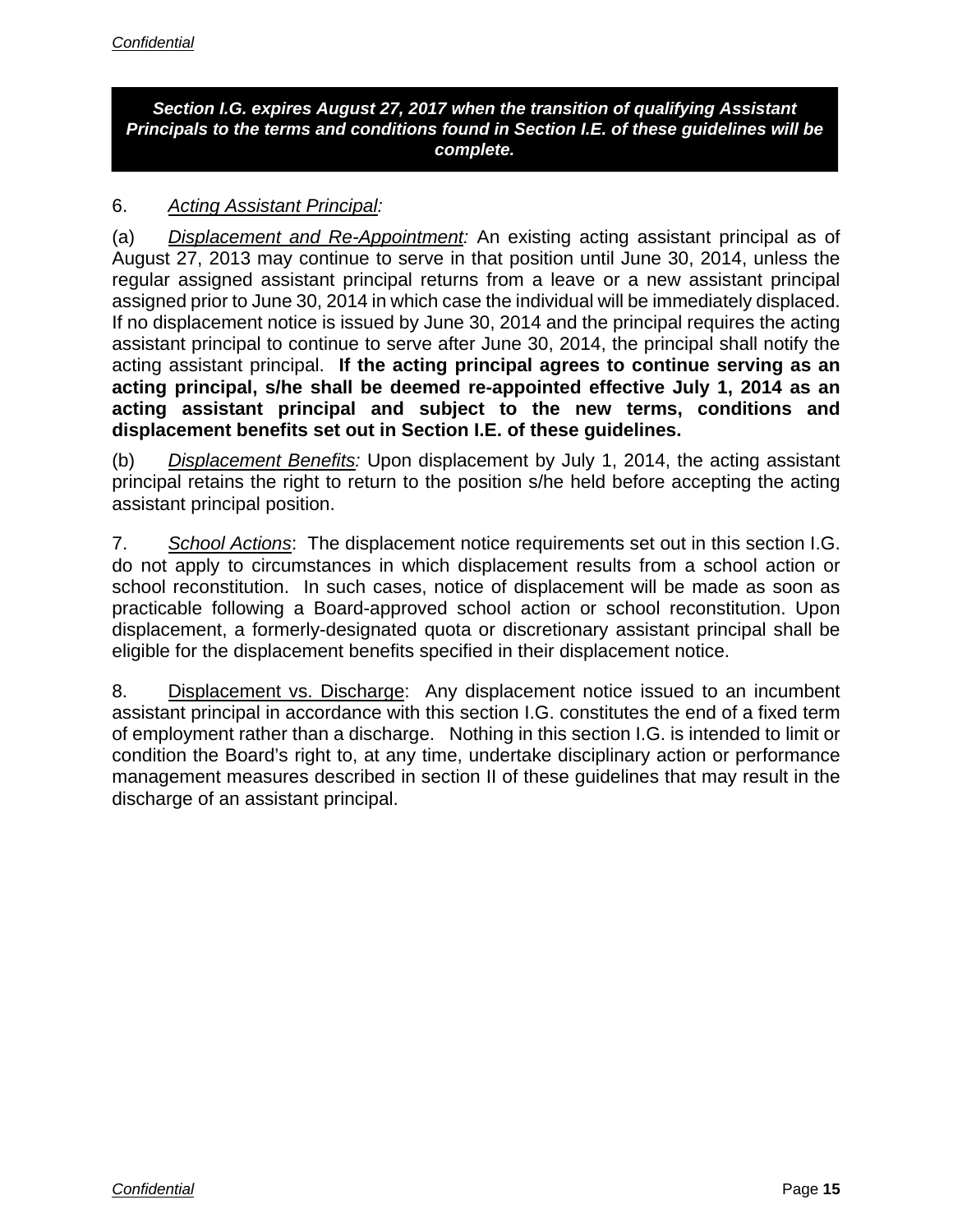#### **II. PERFORMANCE MANAGEMENT & CORRECTIVE DISCIPLINE OF PRINCIPALS AND ASSISTANT PRINCIPALS**

#### **A. Introduction and Scope**

Board Rules 4-1.a and 4-7.b grant the Chief Executive Officer ("CEO"), the authority to undertake performance management and corrective discipline of principals and assistant principals as specifically identified in these guidelines. Any limitation on the CEO's or designee's authority to manage the performance and corrective discipline of principals and assistant principals is specifically set forth in the Board Rules and in state or federal law.

These guidelines are a general statement of performance expectations, performance improvement planning and disciplinary procedures for misconduct. **These performance management and discipline guidelines are not intended to limit or restrict in any way the Board's right to discharge a Contract Principal or Assistant Principal for cause; nor do they affect a Local School Council's ability to non-renew a Principal's contract. These guidelines do not limit or restrict a Principal's ability to non-renew and displace an Assistant Principal at the end of their fixed term, nor does it restrict the Board's or the Principal's ability to lay off an Assistant Principal based on budgetary decisions. Moreover, these guidelines are not to be construed as containing binding terms and/or conditions of employment. They should not be considered a contract.** The CEO reserves the right to change the content of these guidelines as the CEO deems necessary.

**Individuals serving as an interim principal, acting principal, assistant principal, acting assistant principal and assistant principal serving an 8.3 interim principal serve on an at-will basis at the pleasure of the CEO and have no property right to their position, employment or expectation of continued employment and therefore are not entitled to the performance management measures or disciplinary process outlined in Section II of these guidelines. At-will employees may be discharged from employment with or without cause and with or without prior notice.** 

#### **B. Performance Expectations**

The Board is a public employer that requires its employees to perform their job duties and responsibilities in a manner that promotes the best interests of the students of the Chicago Public Schools, furthers the goals of the Chicago Public Schools, and results in the highest level of public trust and confidence.

If a principal or assistant principal is not performing in a manner that satisfies the requirements of the position or has acted in a manner that is not in the best interests of the Chicago Public Schools, an assessment of the situation should occur at the onset to identify whether the concern is based upon a lack of performance or misconduct.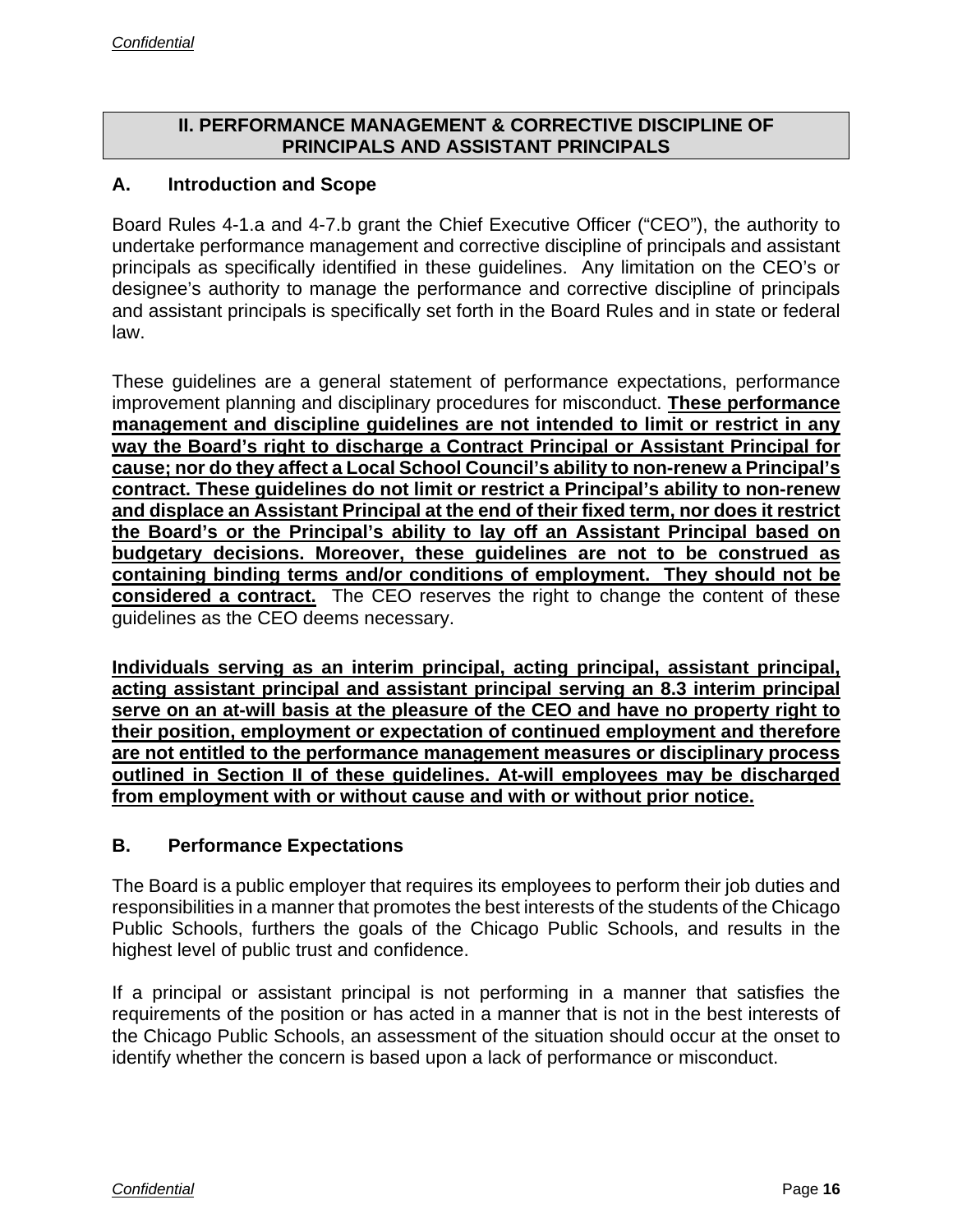"Performance" relates to an employee's competence/ability to fulfill the duties and responsibilities of their position. "Misconduct" relates to compliance with rules, policies and behavioral norms.

In addition to determining whether the concern is related to a lack of performance or misconduct, a determination must also be made as to the appropriate steps to be taken to change the unwanted conduct including training and the timeline within which sufficient improvement will be evidenced. Once the appropriate action has been identified, the CEO or designee follows the steps for issuing either a Corrective Action Plan or Performance Improvement Plan as outlined in sections II.C and II.D., below, or a misconduct form as set forth in section II.E., below. Any principal or assistant principal, dismissed, discharged or removed pursuant to this section II shall not be entitled to receive displacement benefits identified in section I of these guidelines.

| Performance-Related - Assistant Principals and Contract Principals                                                       |                                                                                            |                                                                                                                                                                   |                                                                          |                           |
|--------------------------------------------------------------------------------------------------------------------------|--------------------------------------------------------------------------------------------|-------------------------------------------------------------------------------------------------------------------------------------------------------------------|--------------------------------------------------------------------------|---------------------------|
| <b>Situation</b>                                                                                                         | Appropriate<br><b>Action</b>                                                               | Intent                                                                                                                                                            | <b>Review</b>                                                            | <b>Support</b>            |
| Assistant principal<br>performance<br>improvement is<br>necessary. Not<br>meeting requirements<br>of the job.            | Development of<br>an Assistant<br>Principal<br>Performance<br>Improvement<br>Plan (AP PIP) | The AP PIP is a plan to<br>give struggling assistant<br>principals the opportunity<br>to succeed while still<br>holding them accountable<br>for past performance. | Principal<br>Quality<br><b>Initiatives</b><br>Office, or CEO<br>designee | Principal                 |
| Contract principal<br>performance<br>improvement is urgent<br>and employee is not<br>meeting requirements<br>of the job. | Development of<br>a Corrective<br><b>Action Plan</b><br>(CAP)                              | The CAP is a plan to give<br>struggling contract<br>principals the opportunity<br>to succeed while still<br>holding them accountable<br>for past performance.     | Principal<br>Quality<br>Initiatives<br>Office, or CEO<br>designee        | Principal's<br>Supervisor |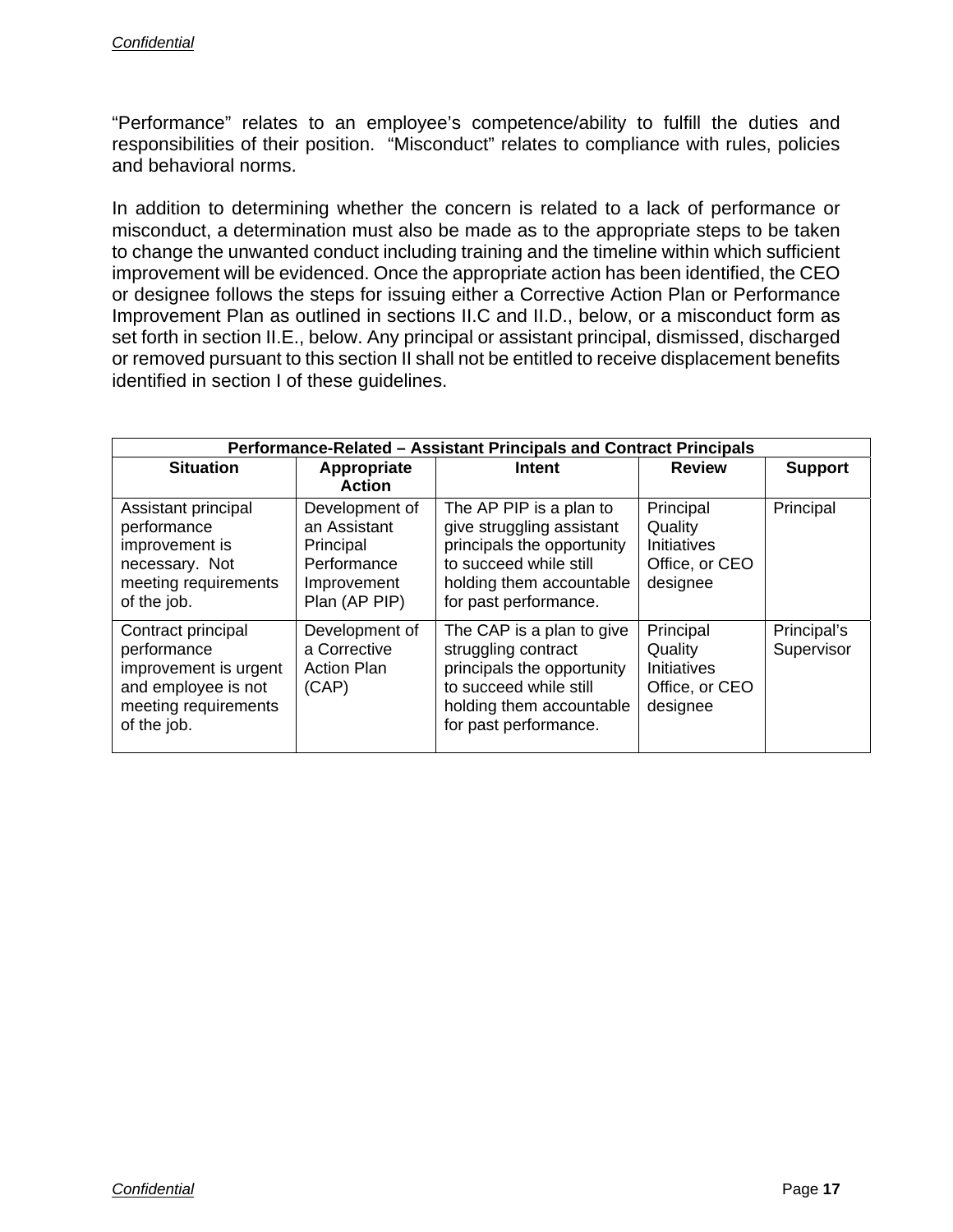#### **C. Corrective Action Plans for Contract Principals**

The CEO acknowledges that school principals must be highly effective educators, managers and leaders to produce high academic achievement for all their students. Therefore, identifying and addressing principals with performance deficiencies is of paramount importance. The uniform system administered by the CEO or designee described in this section II.C provides professional support and remediation for contract principals with performance deficiencies. The Corrective Action Plan ("CAP") requirements described below are in addition to any support and remediation measures specified in the Principal Professional Development Plan established for each principal in accordance with the Chief Executive Officer's principal evaluation system.

1. *Performance Deficiency:* The CEO or designee is authorized to issue a CAP to a contract principal when s/he determines that the principal's performance is in need of immediate correction, including, but not limited to, when the CEO or designee determines the principal's performance is not at or above the proficient level or when, at any time, the CEO or designee identifies a performance deficiency. For purposes of these guidelines, the term performance deficiency means a remediable shortcoming in the principal's instructional leadership or managerial abilities that the CEO or designee deems to be of sufficient importance that, if left unaddressed, will have a damaging effect upon the school. The term performance deficiency does not include misconduct or irremediable performance deficiencies or conduct by the contract principal. [105 ILCS 5/34-85]

2. *Form and Components of a CAP.* The CEO's standardized CAP form (See Appendix) is consistent with the principal evaluation issued to the principal by the CEO or designee, and may be altered from time to time in the exercise of the CEO or designee's discretion. The CAP form includes the following:

- i. Description of performance deficiencies which shall be consistent with required CPS evaluation criteria or principal competencies;
- ii. A plan to address these performance deficiencies, which summarizes the corrective actions that the principal must take in order to successfully complete the CAP and includes plan benchmark dates for reviewing progress toward correcting them;
- iii. Identification of resources and/or supports available to the principal to address performance deficiencies including what the principal's supervisor's role will be in supporting the principal during the CAP;
- iv. Identification of the defined corrective action period;
- v. A notice that failure to successfully complete the plan may result in a recommendation that the principal be dismissed and/or removed as a principal or for other appropriate action in accordance with applicable law and Board policies; and
- vi. Acknowledgement that the principal has received the CAP.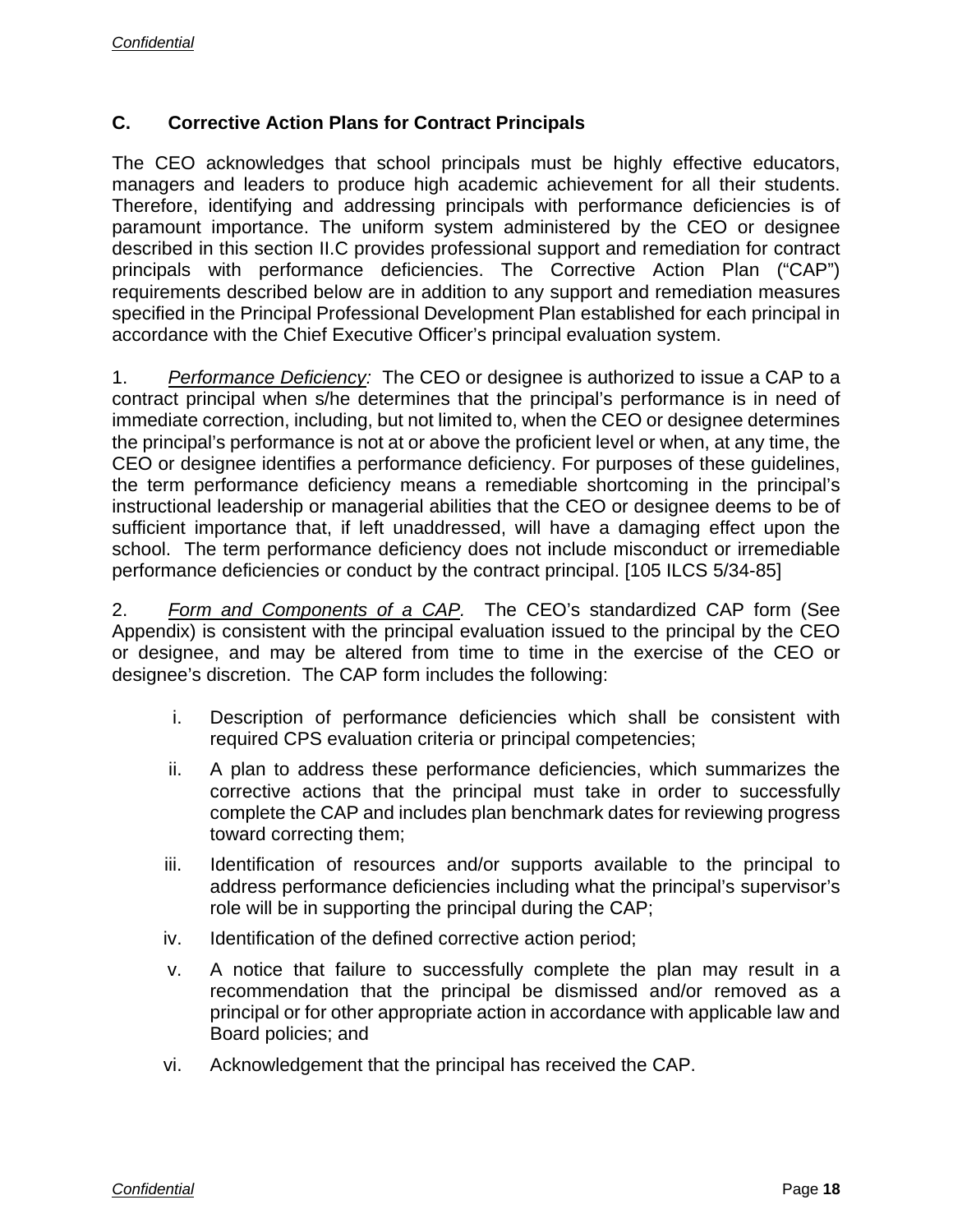3. *CAP Issuance Procedures.* The CAP may be issued at any time that the performance deficiency becomes apparent. The issuance of a CAP is not necessarily tied to a contract principal's annual performance evaluation. Prior to meeting with the employee, the supervisor shall request a review and approval of the CAP by the Principal Quality Initiatives Office. The purpose of the Principal Quality Initiatives Office review is to ensure that the CAP is fact-based, clear and comprehensive both as to the underlying concerns, as well as the expectations and measures for improvement. Upon CAP approval by the Principal Quality Initiatives Office:

 (a) The CEO or designee shall issue the CAP to the principal in a meeting between the CEO or designee and the principal at which the CEO or designee:

- i. Discusses the identified performance deficiencies with the principal;
- ii. Summarizes the corrective actions that the principal must take in order to successfully complete the CAP; and
- iii. Identifies the consequence (e.g., dismissal, removal or other consequences) of a failure to successfully complete the CAP.

 (b) A meeting to issue a CAP is not a substitute for a meeting with the principal to discuss his/her annual evaluation. An evaluation meeting and a CAP meeting may be held within one meeting, but the CEO or designee should discuss his/her evaluation of the contract principal's performance separately from the CAP.

(c) The principal shall sign the CAP to acknowledge its receipt and his/her understanding of the CAP. A refusal by the principal to sign the CAP shall not affect the CAP, the principal's duty to comply with the CAP, or the consequences of the principal's failure to successfully complete the CAP.

4. *CAP Duration.* The duration of a CAP shall be no less than three (3) and no more than six (6) calendar months, provided, however the CEO or designee may, at his/her discretion, extend the term of a CAP when necessary and appropriate.

5. *Mid-Term Review of CAP*. A mid-term review of the CAP shall occur at approximately the half-way point of the CAP period. The CEO or designee shall meet with the principal for the mid-term review and advise the principal whether s/he is making sufficient progress to correct the deficiencies and to meet the CEO's or designee's expectations set forth in the CAP by the CAP conclusion date.

6. *Warning Resolution.* After the CEO or designee issues a CAP to a principal, the CEO may also recommend that the Board adopt a Warning Resolution to be issued to the principal, which Warning Resolution incorporates by reference the terms of the CAP. As a General Rule, the CEO will not recommend that the Board issue a Warning Resolution until the mid-term of the CAP. Warning Resolutions shall be recommended to the Board in accordance with the Illinois School Code [105 ILCS 5/34-85].

7. *Final Assessment of Principal's Completion of the CAP*. At the conclusion of the CAP period, the CEO or designee shall make a written assessment of whether or not the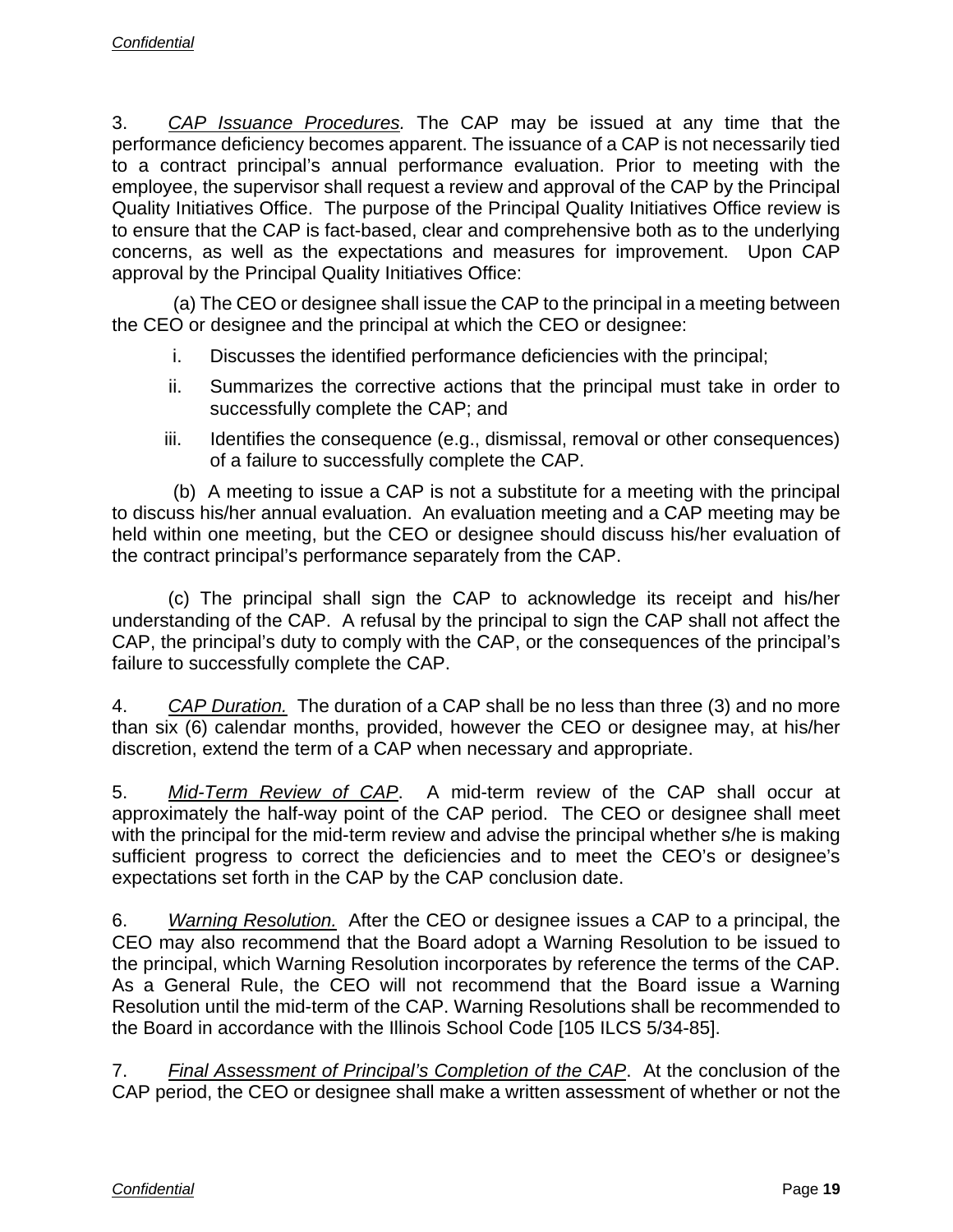principal has corrected the performance deficiencies or CEO or designee's expectations identified in the CAP. Thereafter, the CEO or designee shall meet with the principal to deliver the written assessment to the principal. That assessment shall specifically state whether or not the principal has successfully completed the CAP and, if not, those areas in which the principal failed to successfully complete the CAP.

8. *CAP Conclusion*. If the contract principal has responded positively by meeting the CAP requirements and objectives, the CEO or designee shall formally close the CAP and allow the contract principal to continue employment. If a contract principal is unable or fails to improve, refuses to commit to the CAP or his or her performance declines, then the CEO or designee shall seek dismissal or removal of the contract principal in accordance with the procedures set for in the Illinois School Code, 105 ILCS 5/34-8.3, 34-8.4, 34-85 or other applicable law or procedure.

9. *Principal's Rebuttal.* A principal who is subject to a CAP may submit a rebuttal to (a) the issuance of the CAP, (b) their mid-term CAP assessment, and (c) their final CAP assessment. The rebuttal shall be submitted to the Principal Quality Initiatives Office for consideration, review and inclusion in the contract principal's personnel file and should be copied to the CEO or designee.

10. *Effect of Rights to Remove Contract Principals under Policies, Rules or Laws.*  Nothing in these guidelines shall be construed as (i) requiring that a CAP be issued to a contract principal prior to removal or reassignment; (ii) limiting the Board or the CEO's right to immediately remove and seek dismissal of a contact principal in accordance with the employee discipline procedures set forth in section II.E. of these guidelines for conduct that the Board or the CEO deems irremediable; or (iii) limiting the Board or the CEO's right to reconstitute, intervene in, restructure, consolidate, phase out or close a school or take other action at a school as permitted under state or federal law.

#### **D. Performance Improvement Plans for Assistant Principals**

The CEO designee and Principal may place an assistant principal on an Assistant Principal Performance Improvement Plan ("AP PIP") when his/her performance falls below expectations. An AP PIP may be issued at any time that a performance deficiency becomes apparent or after an assistant principal's annual performance evaluation rating of less than proficient.

1. *Form and Components of an AP PIP.* The CEO's standardized AP PIP form is consistent with the assistant principal evaluation. The AP PIP form includes the following:

- i. Description of performance deficiencies which shall be consistent with required CPS evaluation criteria set forth in the CPS assistant principal evaluations;
- ii. A plan to address these performance deficiencies, which summarizes the corrective actions that the assistant principal must take in order to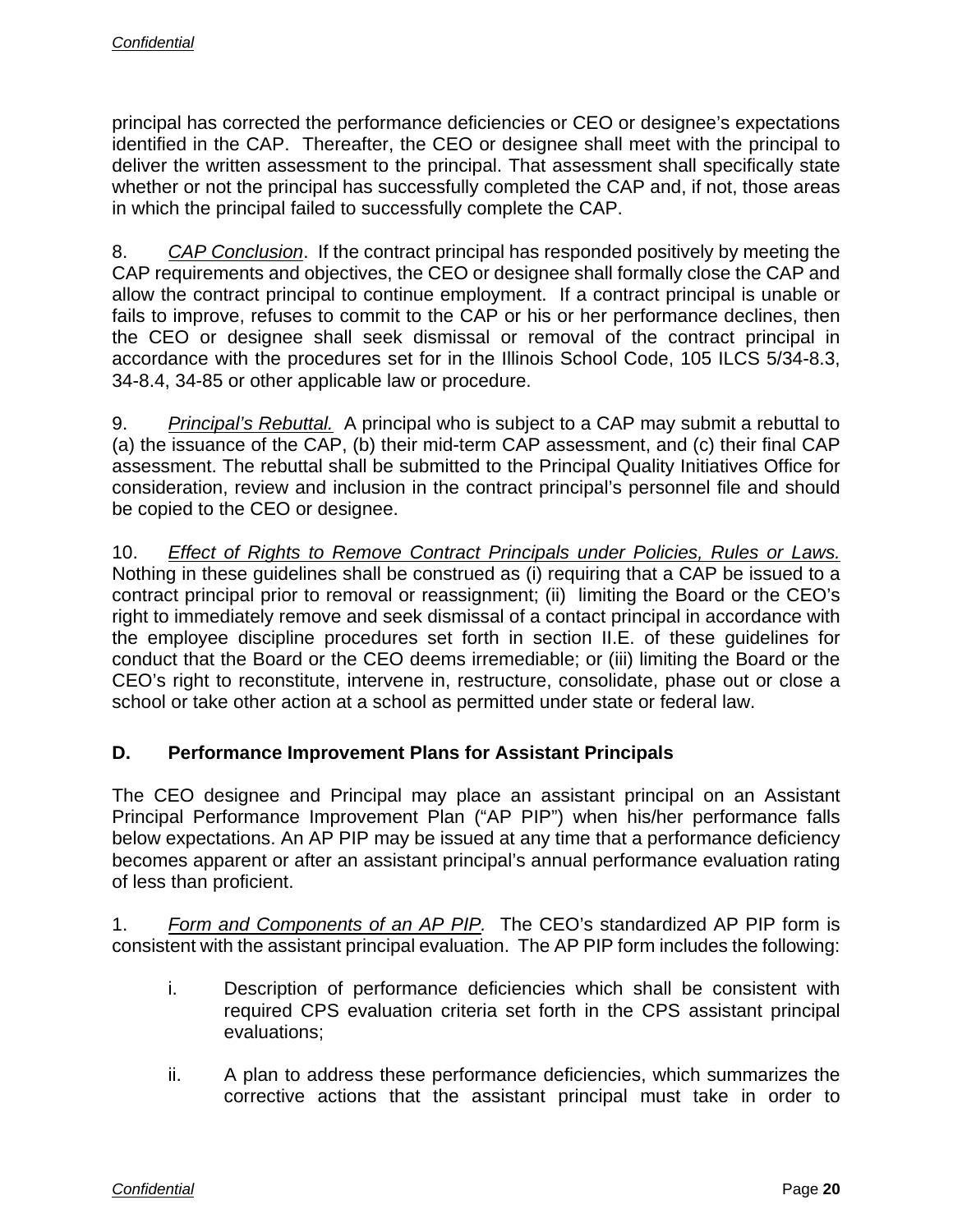successfully complete the AP PIP and includes plan benchmark dates for reviewing progress toward correcting them;

- iii. Identification of resources and/or supports available to the assistant principal to address performance deficiencies;
- iv. Identification of the defined corrective action period;
- v. A notice that failure to successfully complete the plan may result in a recommendation that the assistant principal be dismissed and/or removed as an assistant principal or for other appropriate action in accordance with applicable law and Board policies; and
- vi. Acknowledgement that the assistant principal has received the AP PIP.

2. AP *PIP Issuance Procedures.* The AP PIP may be issued at any time that the performance deficiency becomes apparent. The issuance of an AP PIP is not necessarily tied to the assistant principal's annual performance evaluation. Prior to meeting with the employee, the CEO designee or principal shall request a review and approval of the AP PIP by the Principal Quality Initiatives Office. The purpose of the Principal Quality Initiatives Office review is to ensure that the AP PIP is fact-based, clear and comprehensive both as to the underlying concerns, as well as the expectations and measures for improvement. Upon AP PIP approval by the Principal Quality Initiatives Office:

 (a) The CEO designee or principal shall issue the AP PIP to the assistant principal in a meeting at which time the CEO designee or principal:

- i. Discusses the identified performance deficiencies with the assistant principal;
- ii. Summarizes the corrective actions that the assistant principal must take in order to successfully complete the AP PIP; and
- iii. Identifies the consequence (e.g., dismissal, removal or other consequences) of a failure to successfully complete the AP PIP.

(b) A meeting to issue an AP PIP is not a substitute for a meeting with the assistant principal to discuss his/her annual evaluation. An evaluation meeting and a AP PIP meeting may be held within one meeting, but the CEO designee or principal should discuss his/her evaluation of the assistant principal's performance separately from the PIP.

(c) The assistant principal shall sign the AP PIP to acknowledge its receipt and his/her understanding of the AP PIP. A refusal by the assistant principal to sign the AP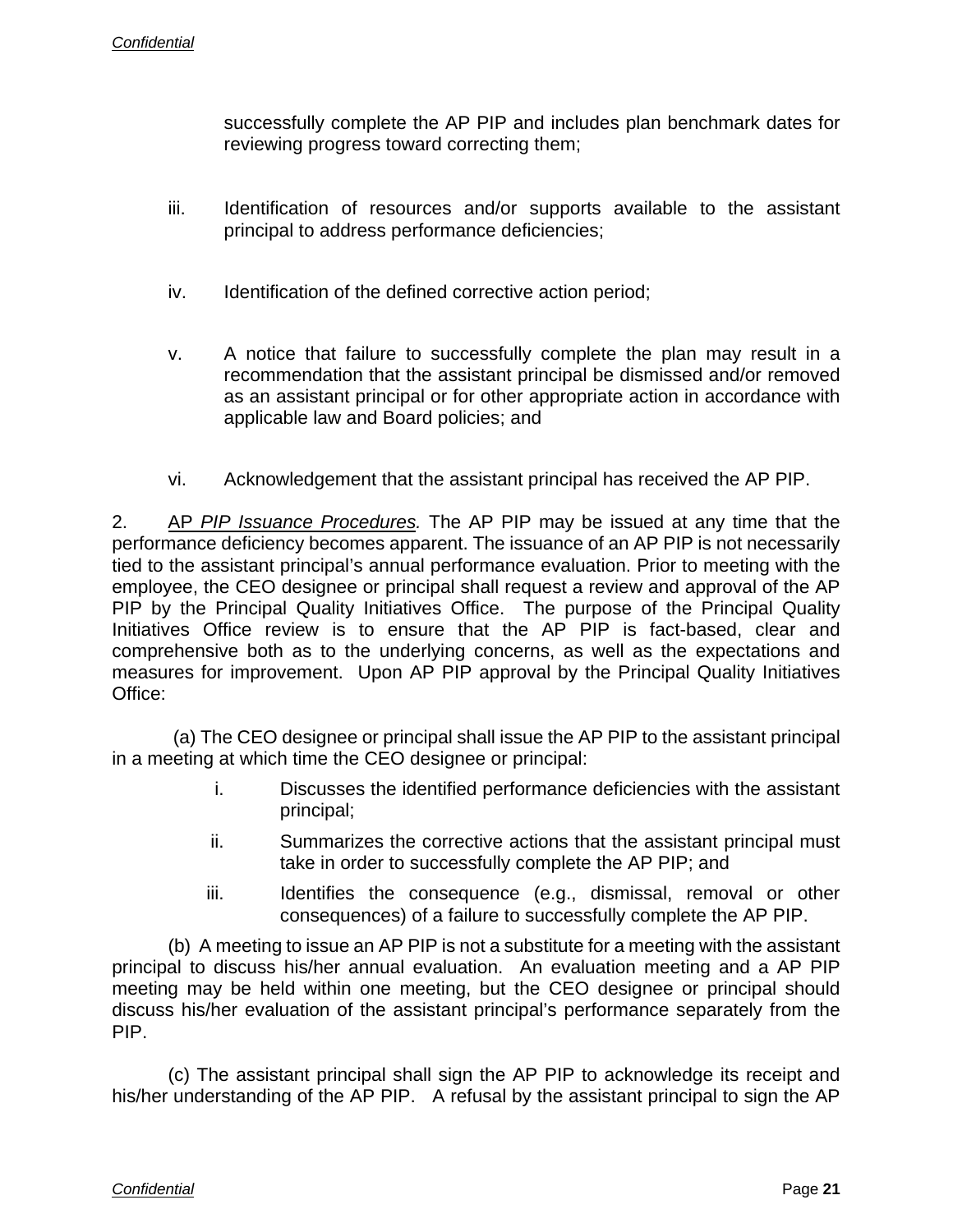PIP shall not affect the AP PIP, the assistant principal's duty to comply with the AP PIP, or the consequences of the assistant principal's failure to successfully complete the AP PIP.

(d) The Chief Executive Officer or designee shall remove individuals from the CPS Principal Candidate Pool, who during their membership are Assistant Principals placed on a PIP under these guidelines, but only until the PIP is successfully completed.

4. AP *PIP Duration.* The duration of a AP PIP shall be no less than three (3) and no more than six (6) calendar months, provided, however the CEO designee or principal may, at his/her discretion, extend the term of a PIP when necessary and appropriate.

5. *Mid-Term Review of AP PIP*. A mid-term review of the AP PIP shall occur at approximately the half-way point of the AP PIP period. The CEO designee or principal shall meet with the assistant principal for the mid-term review and advise the assistant principal whether s/he is making sufficient progress to correct the deficiencies and to meet the expectations set forth in the AP PIP by the conclusion date.

6. *Final Assessment of Assistant Principal's Completion of the AP PIP*. At the conclusion of the AP PIP period, the CEO designee or principal shall make a written assessment of whether or not the assistant principal has corrected the performance deficiencies or expectations identified in the AP PIP. Thereafter, the CEO designee or principal shall meet with the assistant principal to deliver the written assessment to the assistant principal. That assessment shall specifically state whether or not the assistant principal has successfully completed the AP PIP and, if not, those areas in which the assistant principal failed to successfully complete the AP PIP.

7. AP *PIP Conclusion*. If the assistant principal has responded positively by meeting the AP PIP requirements and objectives, the CEO designee or principal shall formally close the AP PIP and allow the assistant principal to continue employment.

If the assistant principal is unable or fails to improve, refuses to commit to the AP PIP or his or her performance declines, then the CEO designee or principal shall seek the dismissal or removal of the assistant principal in accordance with applicable law, Board rules and procedures.

8. Assistant *Principal's Rebuttal.* An assistant principal who is subject to an AP PIP may submit a rebuttal to (a) the issuance of the AP PIP, (b) their mid-term AP PIP assessment, and (c) their final AP PIP assessment. The rebuttal shall be submitted to the Principal Quality Initiatives Office for consideration, review and inclusion in the assistant principal's personnel file and should be copied to the CEO designee or principal.

9. *Effect of Rights to Remove Assistant Principals under Policies, Rules or Laws.*  Nothing in these guidelines shall be construed as (i) requiring that an AP PIP be issued to an assistant principal prior to removal or reassignment; (ii) limiting the Board or the CEO's right to immediately remove and seek dismissal of an assistant principal in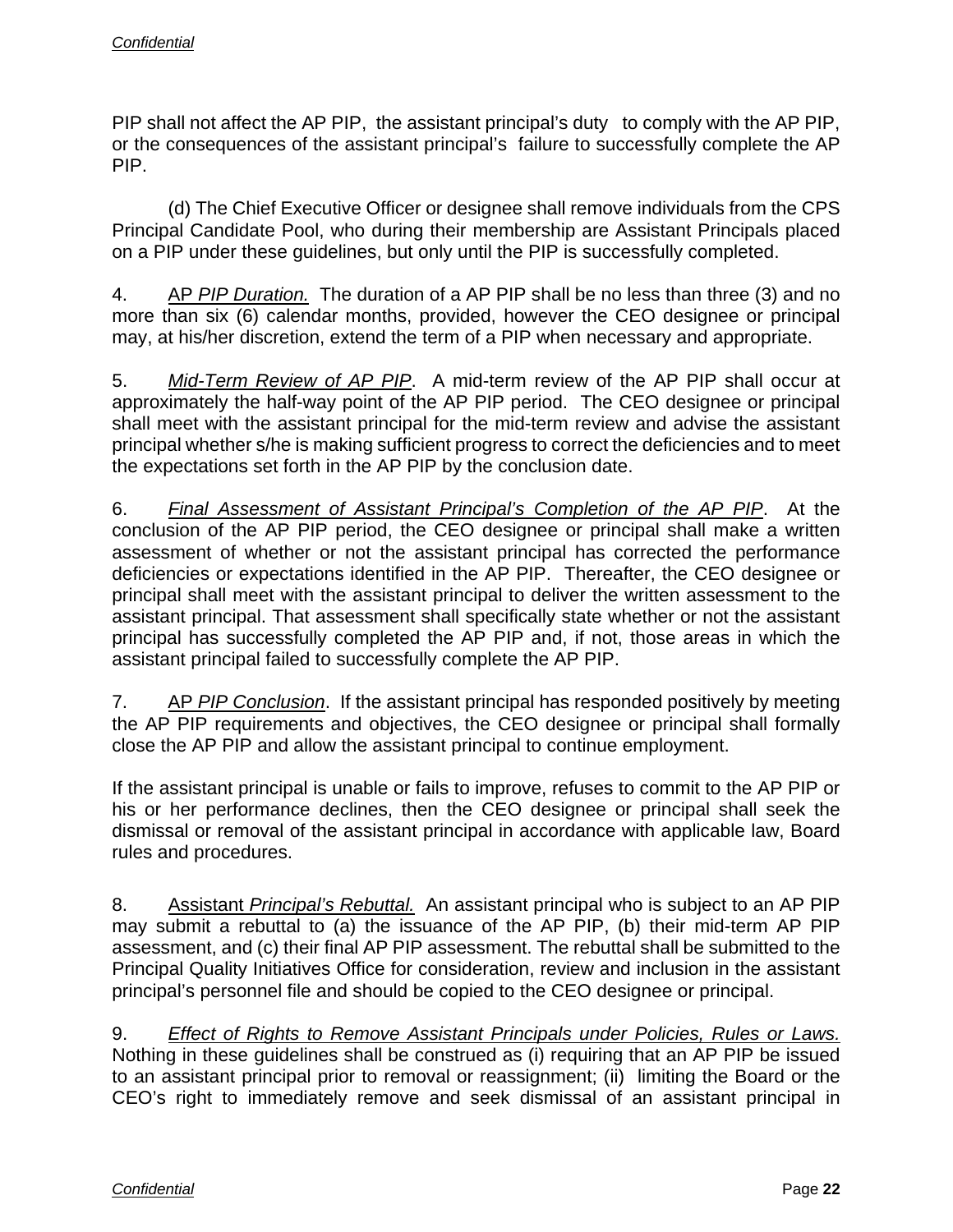accordance with the employee discipline procedures set forth in section II.E. of these guidelines; or (iii) limiting the Board or the CEO's right to reconstitute, intervene in, restructure, consolidate, phase out or close a school or take other action at a school as permitted under state or federal law.

An assistant principal serving under an 8.3 interim principal, serves on an at-will basis at the pleasure of the CEO and has no property right to their employment or expectation of continued employment. Therefore, requirements of this section II.D. do not apply to assistant principals serving an 8.3 Interim Principal.

An assistant principal serving an 8.3 interim principal is not entitled to performance management measures or disciplinary process as outlined in Section II of these guidelines.

#### **E. Discipline Process for Principals and Assistant Principals**

#### 1. Progressive Discipline and Types of Discipline.

(a) *Types of discipline*. When a principal or assistant principal commits an act of misconduct, there are three disciplinary options:

- Written Reprimand,
- Suspension without pay from one (1) to thirty (30) work days; or
- Recommendation of Dismissal.

Progressive discipline. The CEO encourages the use of progressive discipline in correcting employee misconduct or behavior. In deciding what level of discipline is appropriate in a given circumstance, the CEO or designee should consider the following factors: (1) the seriousness of the misconduct; (2) the number of times the misconduct has occurred; (3) prior acts of misconduct; (4) the length of time between acts of misconduct; (5) the reflection and cooperation of the employee in recognizing the misconduct and his/her willingness to take action to correct it; (6) the employee's work history; and (7) the totality of the circumstances.

While the Board encourages the use of progressive discipline, circumstances dictate that it cannot be used for every act of misconduct. Therefore, the Board uses progressive discipline at its discretion and does not solely rely on this concept in every instance when taking disciplinary action.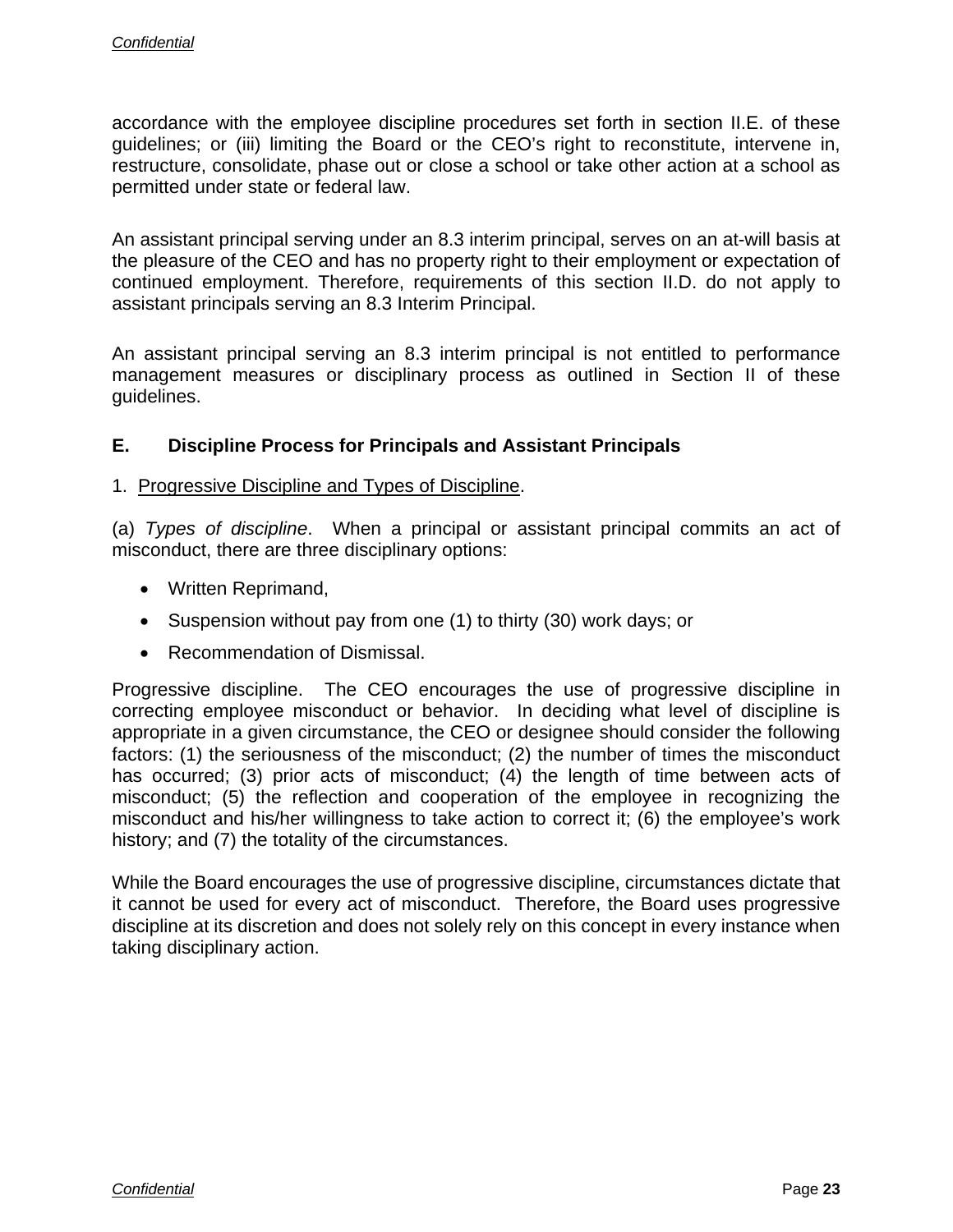(b) *Categories of Misconduct.* Categories of Misconduct include but are not limited to:

- Discrimination prohibited by the Board's Comprehensive Non-Discrimination, Title IX and Sexual Harassment Policy, which includes discrimination on the basis of race, color, sex, gender identity/expression, age, religion, disability, national origin or sexual orientation. Pregnancy discrimination is a form of sex discrimination.
- Retaliation prohibited by the Board's Comprehensive Non-Discrimination, Title IX and Sexual Harassment Policy, which includes retaliation against any person for having made a complaint or report of discrimination or sexual harassment whether made internally, or externally with a federal, state, or local agency; or participating or aiding in an investigation of discrimination or sexual harassment, whether internal, or external with a federal, state, or local agency
- Insubordination
- $\bullet$  Integrity/Ethics
- Law/Policy/Rule Violation
- Residency Policy Violation
- Providing False/Incomplete Information During an Investigation
- Payroll/Time Fraud
- Attendance Abuse
- Fiscal Mismanagement
- Test Cheating
- Failure to Carry Out Duties
- Job Qualifications
- Drug/Alcohol Violations
- Corporal Punishment
- Negligent Supervision
- Conduct Unbecoming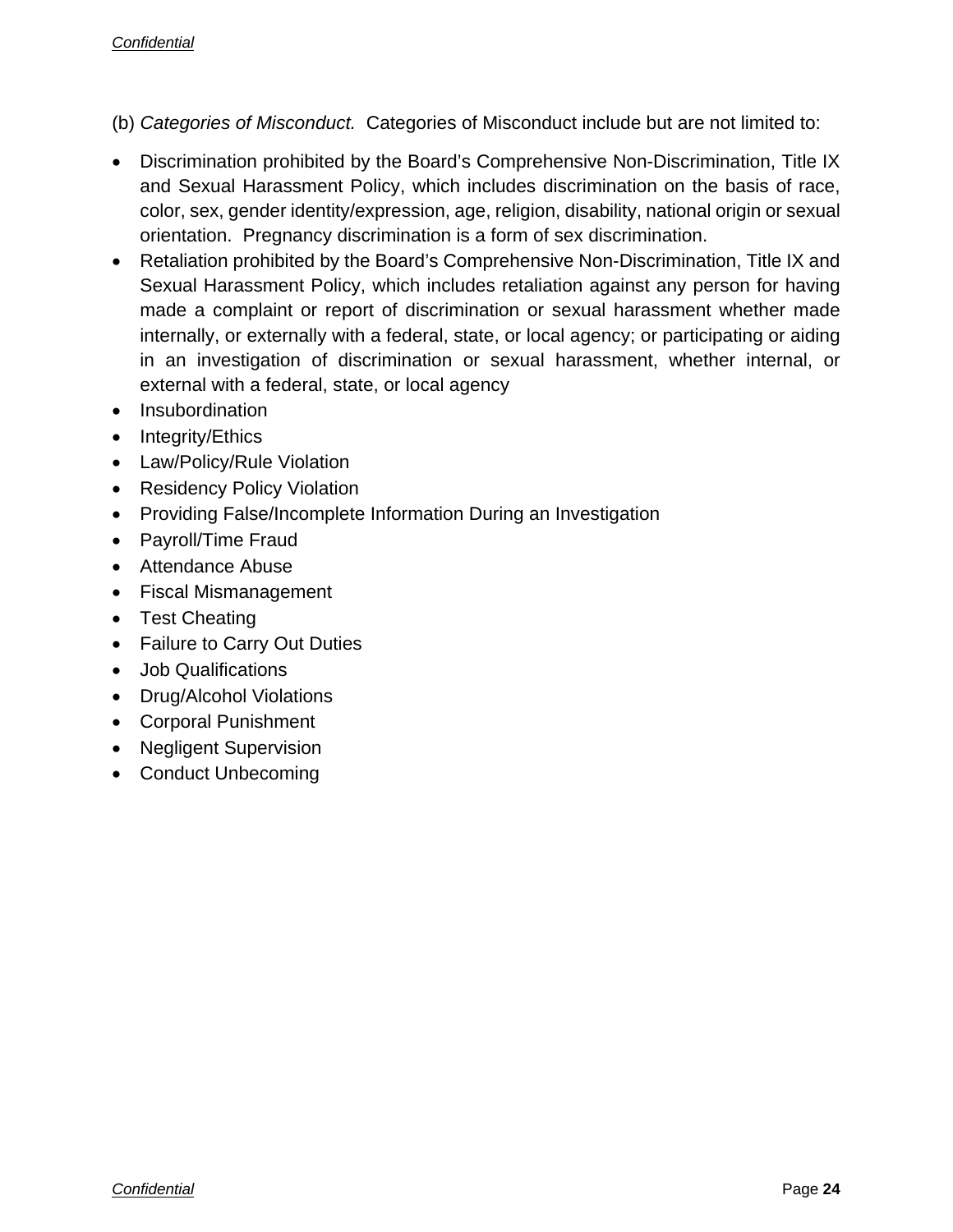(c) *Progressive Discipline Guidelines.* The chart below provides guidance as to the Misconduct disciplinary process.

| <b>Overview of Types and Progressive Discipline</b>                                                                            |                                                                                                                        |                                                                                                                                                                                                         |                                                                                                       |
|--------------------------------------------------------------------------------------------------------------------------------|------------------------------------------------------------------------------------------------------------------------|---------------------------------------------------------------------------------------------------------------------------------------------------------------------------------------------------------|-------------------------------------------------------------------------------------------------------|
| <b>Type of Misconduct</b>                                                                                                      | <b>Discipline</b>                                                                                                      | <b>Description of Discipline</b>                                                                                                                                                                        | <b>Support</b>                                                                                        |
| First instance of<br>misconduct that<br>should not be<br>repeated but that<br>does not warrant a<br>suspension or<br>dismissal | Written<br>Reprimand                                                                                                   | This is a notice to the<br>employee that his/her<br>conduct is inappropriate<br>and if repeated after the<br><b>Written Reprimand may</b><br>result in dismissal,<br>depending on the<br>circumstances. | <b>Principal Quality</b><br>Initiatives Office,<br>Principal and/or<br>Chief of Network of<br>Schools |
| Violation of a serious<br>workplace infraction                                                                                 | Suspension<br>without pay of<br>one (1) to thirty<br>(30) work days;<br>Warning<br>Resolution (for<br>Principals only) | This is a suspension<br>without pay to the<br>employee that he/she<br>committed a serious<br>workplace infraction and if<br>repeated may result in<br>dismissal, depending on<br>the circumstances.     | <b>Principal Quality</b><br>Initiatives Office,<br>Principal and/or<br>Chief of Network of<br>Schools |
| Serious or repeated<br>misconduct that<br>warrants dismissal                                                                   | <b>Dismissal</b>                                                                                                       | A formal notice that the<br>employee will be<br>dismissed from Board<br>employment due to<br>serious or repeated<br>misconduct.                                                                         | <b>Principal Quality</b><br>Initiatives Office,<br>Principal and/or<br>Chief of Network of<br>Schools |

#### 2. Discipline Process.

For all discipline meetings, the following procedures shall apply:

 The supervisor shall give the principal or assistant principal a Pre-Meeting Notice Form a minimum of three (3) business days prior to scheduling a misconduct conference. The Pre-Meeting Notice shall set forth the categories of misconduct violated and alleged misconduct. The written notice shall also include relevant documents, if any, regarding the alleged misconduct of the principal or assistant principal;

The employee shall be entitled to one continuance request of the conference so long as prior notice is given at least one (1) business day in advance of the scheduled conference. The Principal Quality Initiatives Office is strongly encouraged to seek a mutually agreeable date with all parties when scheduling a conference date. The Principal Quality Initiatives Office employee in charge of the conference shall have the authority to schedule a new conference date. The Principal Quality Initiatives Office may grant additional continuance requests as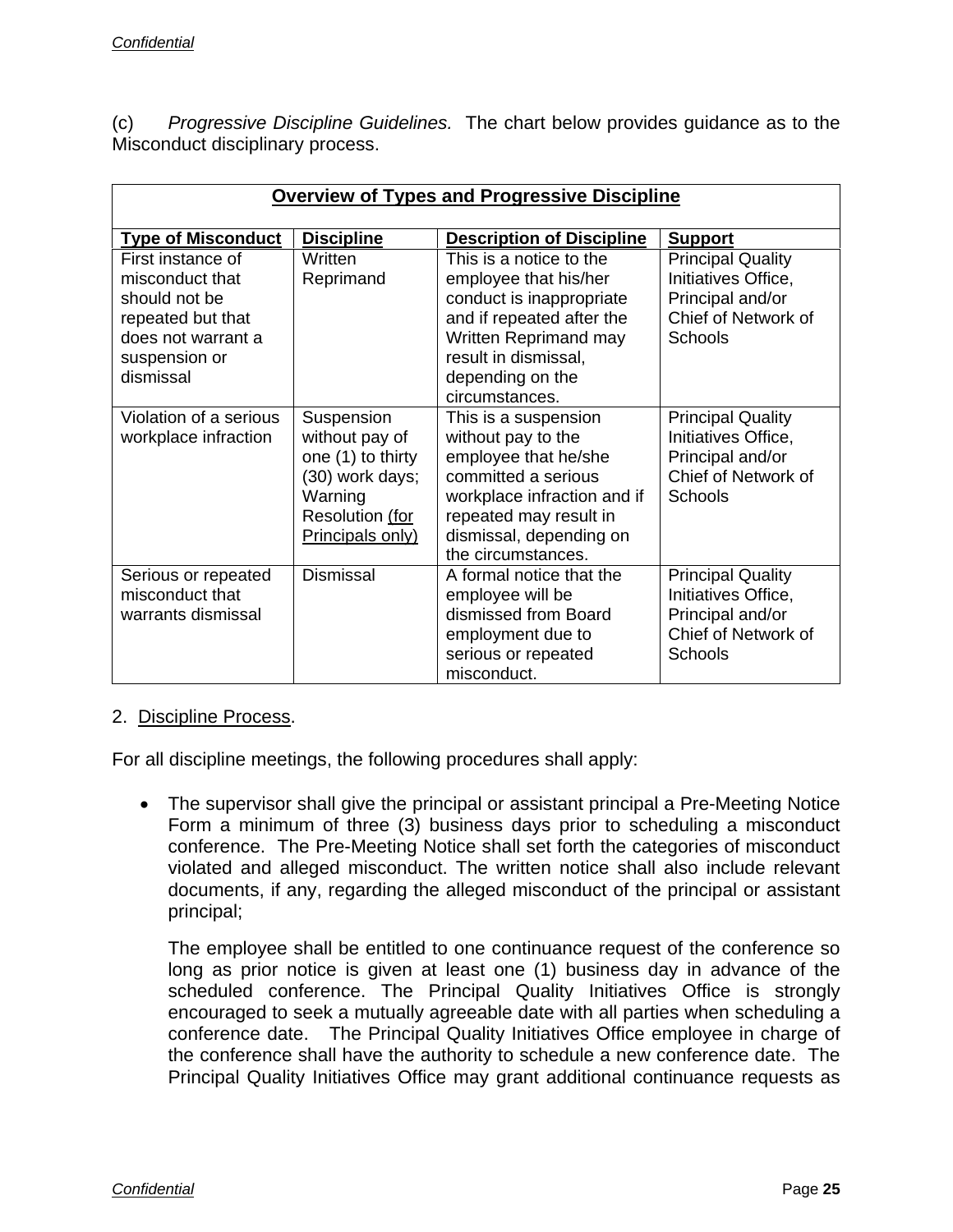necessary and appropriate. The employee is responsible for ensuring that his/her representative is present at the conference.

- The principal or assistant principal shall be entitled to a representative of their choice during the misconduct conference;
- At the misconduct conference, the principal or assistant principal shall be given an opportunity to respond to the alleged misconduct by presenting documents or making a statement;
- After the misconduct conference, and after consultation with the Principal Quality Initiatives Office, the supervisor shall determine whether to issue a Written Reprimand, a suspension without pay, or a Recommendation of Dismissal. The supervisor's final decision shall be provided to the principal or assistant principal and his or her representative in writing (see Appendix for relevant forms).
- A suspension without pay may be for one (1) to thirty (30) days and may only be issued for serious workplace infractions. Examples of serious workplace infractions include discrimination, sexual harassment, retaliation, workplace violence, creating unsafe working conditions, and similar serious misconduct.
- A Recommendation of Dismissal shall be presented to the Board or CEO or designee for a final decision in accordance with Board Rules and State Law.

When a principal or assistant principal engages in alleged misconduct, but transfers to a new Chicago Public Schools position before discipline is instituted, the employee's former supervisor or manager shall follow the discipline process outlined in this Section against that principal or assistant principal for misconduct that occurred prior to the new reporting relationship. The former supervisor or manager shall contact the Principal Quality Initiatives Office when they encounter this situation to coordinate this discipline with the principal's or assistant principal's new supervisor or manager.

An assistant principal serving under an 8.3 interim principal, serves on an at-will basis at the pleasure of the CEO and has no property right to their employment or expectation of continued employment. Therefore, the requirements of Section II.E. do not serve as a condition or prerequisite for the termination of an assistant principals serving an 8.3 interim principal.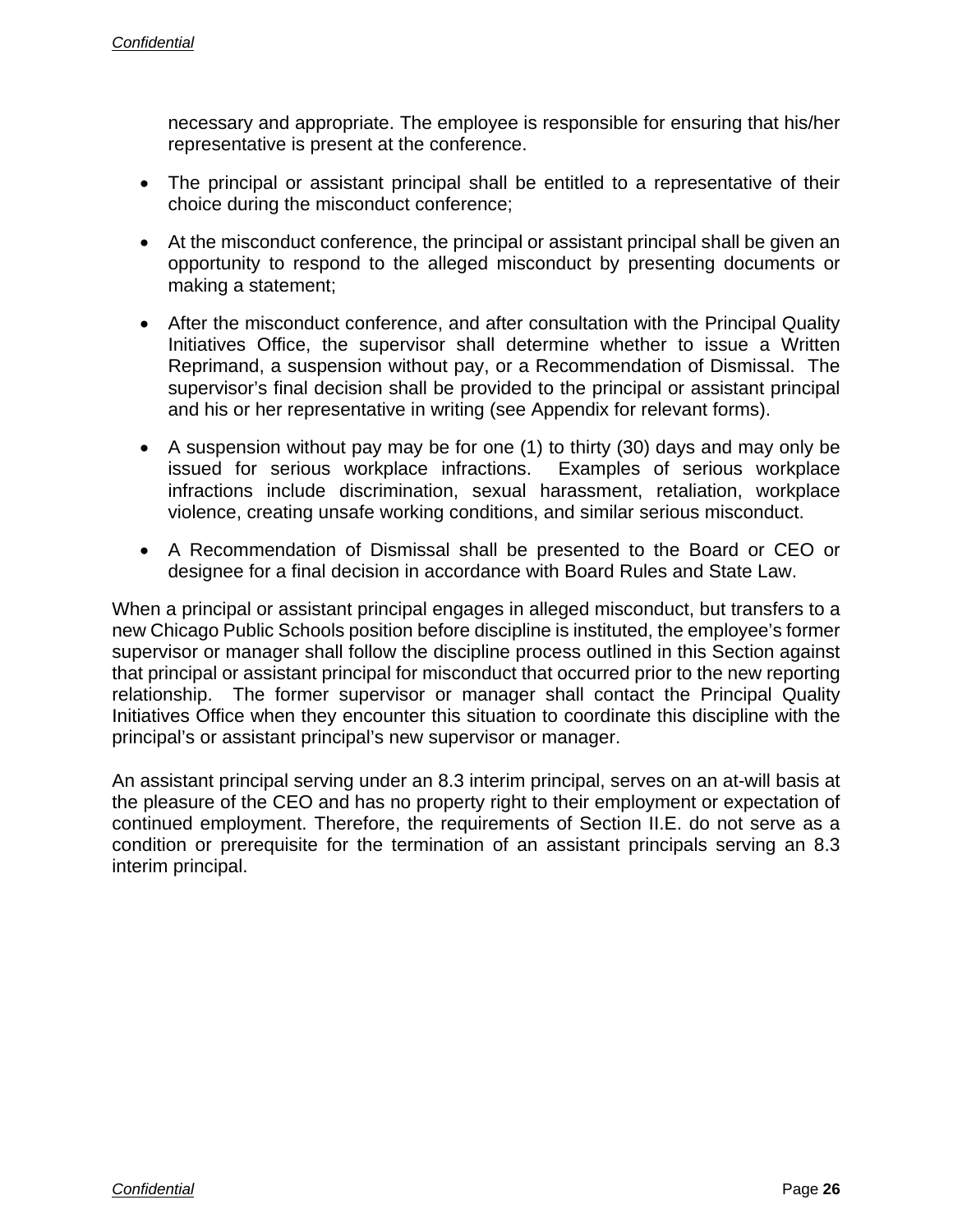#### **F. Effective Date**

These Guidelines shall become effective upon their issuance. Any misconduct that occurred before the issuance of these Guidelines shall be governed by the prior Board rules and policies that were in effect at the time the misconduct occurred. Any misconduct that occurs on or after the issuance of these Guidelines shall be governed herein. Any CAPS or PIPs in effect prior to the issuance of these Guidelines shall be governed by the prior Board policy in effect at the time the CAP or PIP was issued. All CAPs and PIPs issued thereafter shall be governed by these Guidelines.

#### **Appendices:**

**Appendix A – Corrective Action Plan for Contract Principals** 

**Appendix B – Performance Improvement Plan for Assistant Principals** 

**Appendix C – Pre-Meeting Notice Form** 

**Appendix D – Misconduct Form**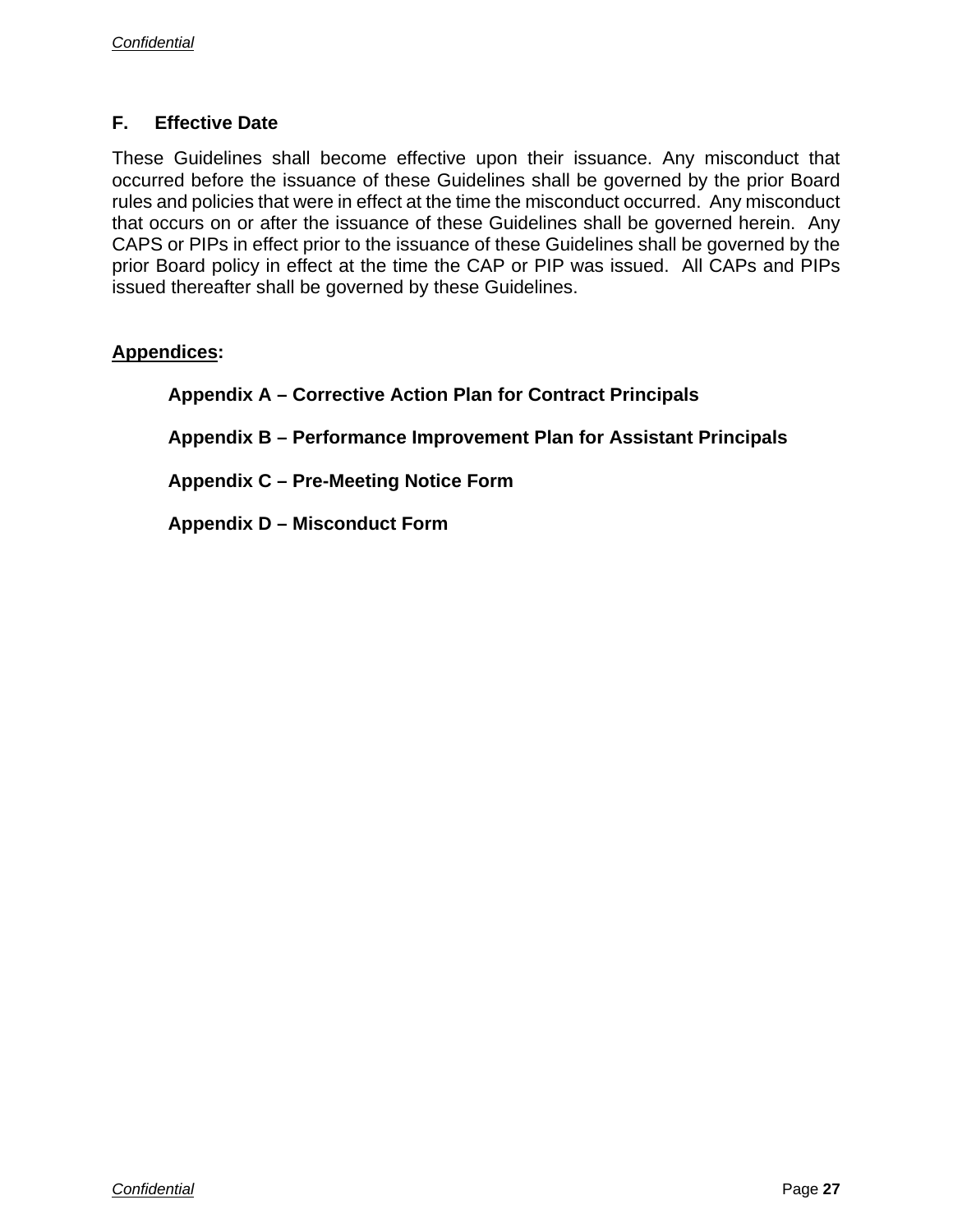## CORRECTIVE ACTION PLAN (For Use with Contract Principals)

| Name:                 | School:                         |
|-----------------------|---------------------------------|
| Employee ID #:        | Immediate Supervisor/Evaluator: |
| Start Date:           | <b>Deputy Supervisor:</b>       |
| Mid-Term Review Date: | End Date:                       |

Based on the principal's immediate supervisor's assessment of your performance as the school's leader, the school's performance and the deficiencies outlined in your performance evaluation, the supervisor, as the Chief Exe evaluation, the supervisor, as the Chief Executive Officer's designee, has determined that deficiencies exist in your principalship of correction and your urgent attention.

Consequently, this Corrective Action Plan ("Plan or CAP") has been developed to immediately address the deficiencies in your principalship. The Plan commences on and will terminate on **.** 

The goal of the Plan is to provide you an opportunity to remediate your performance; consistent with the Board of Education's duty to provide high quality education to its students, it has been determined that your deficiencies are of such a nature or of such a duration that they must be urgently attended to and immediately corrected. The identified deficiencies are set forth in this Plan. The Plan identifies the deficiencies and resources available to you to assist you in correcting deficiencies. These resources may include supports that have already available to you.

Whether you agree or disagree with the decision to issue this Plan to you, it is your obligation to read the plan, and make a sincere effort to satisfactorily remediate the identified deficiencies.

On or about , your supervisor will conduct a mid-term review and assess your progress on this Plan. A final review will occur on or about . Your actions during this time period will determine whether the Plan has been satisfactorily or unsatisfactorily implemented. If, in the judgment of the supervisor the Plan has not been satisfactorily implemented by that date, the supervisor will recommend that the Chief Executive Officer take one or more of the following actions:

- 1) Removal from contract principalship, termination of the principal's contract, and dismissal from employment, after appropriate hearing, under 105 ILCS 5/34-8.3, 105 ILCS 5/34- 8.4, or 105 ILCS 5/34-85;
- 2) Other actions that the CEO or designee deem appropriate under the circumstances.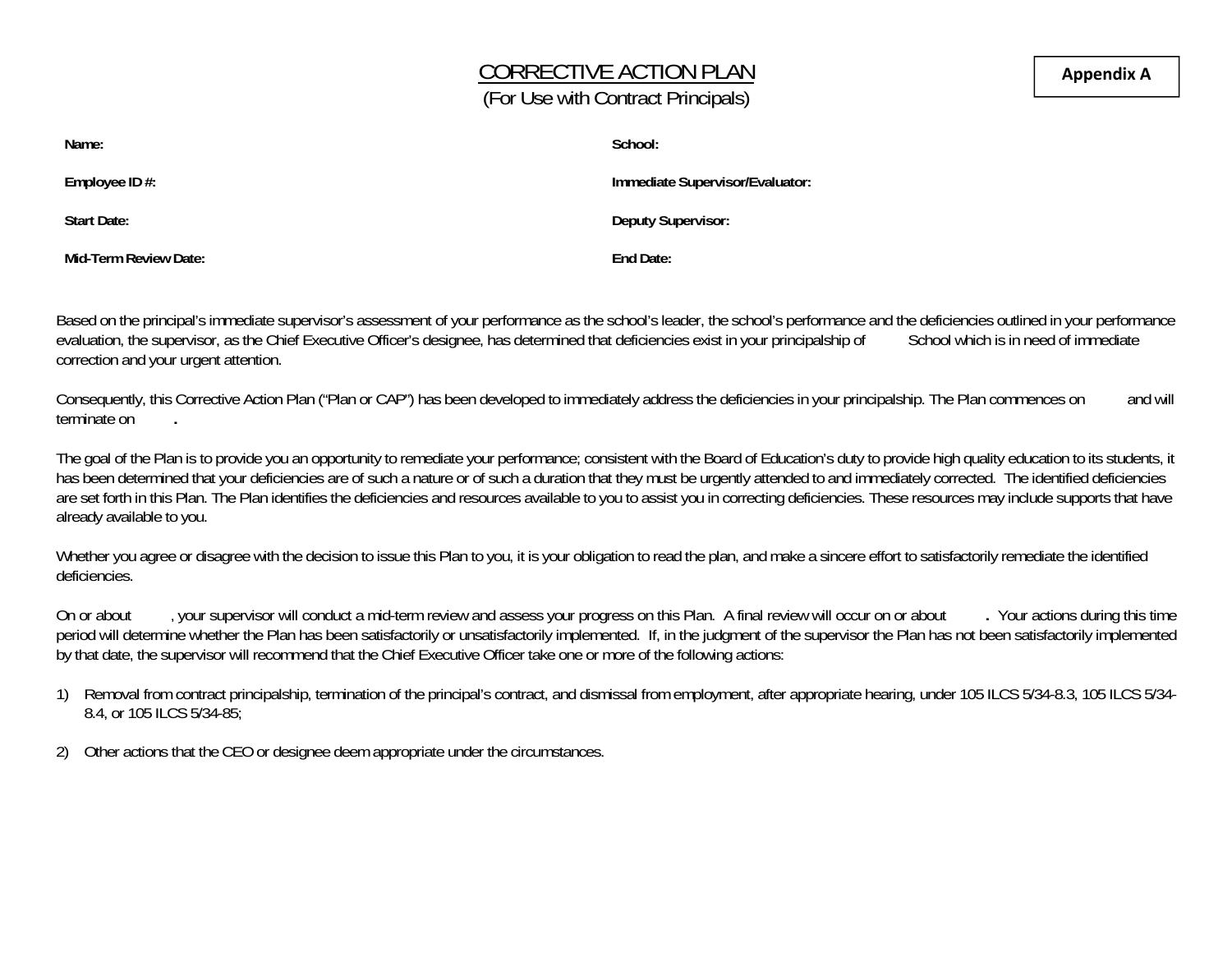#### Principal and Assistant Principal Performance Improvement Plan (Not for Use with Contract Principals)

**Conditions in Need of Immediate Change:** Principal has failed to provide adequate instructional leadership at School based on the factors noted below (check areas targeted for improvement).

| <b>Principal Competency</b>                                                    | <b>Deficiencies</b> | Objectives for Improvement | <b>District Support</b> | <b>Actions and Benchmark Dates</b> |
|--------------------------------------------------------------------------------|---------------------|----------------------------|-------------------------|------------------------------------|
| A: Champions teacher and staff<br>excellence through continuous<br>improvement |                     |                            |                         |                                    |
| B: Creates powerful professional<br>learning systems                           |                     |                            |                         |                                    |
| C: Builds a culture focused on<br>college and career readiness                 |                     |                            |                         |                                    |
| D: Empowers and motivates<br>families and the community to<br>become engaged   |                     |                            |                         |                                    |
| E: Pursues self-disciplined<br>thinking and action                             |                     |                            |                         |                                    |

#### **SYSTEM FOR MONITORING PROGRESS**

Immediate supervisor as the designee of the Chief Executive Officer, will monitor your progress of this Corrective Action Plan by periodic observations (both announced and unannounced), evaluations, review of relevant documents and data, meetings and conferences with you and any other indicia of progress or lack of progress in remediating identified deficiencies.<br>deficiencies. may designate may designate certain individuals to assist him/her in the monitoring of your progress toward the satisfactory completion of this Corrective Action Plan.

It is responsibility to complete the requirements of this Corrective Action Plan within the timeframe allotted.

The Board encourages the use of progressive discipline. However, the appropriate step should be dictated based on the severity of the conduct, its impact on the workplace, colleagues and students, prior efforts to correct the conduct and any mitigating factors.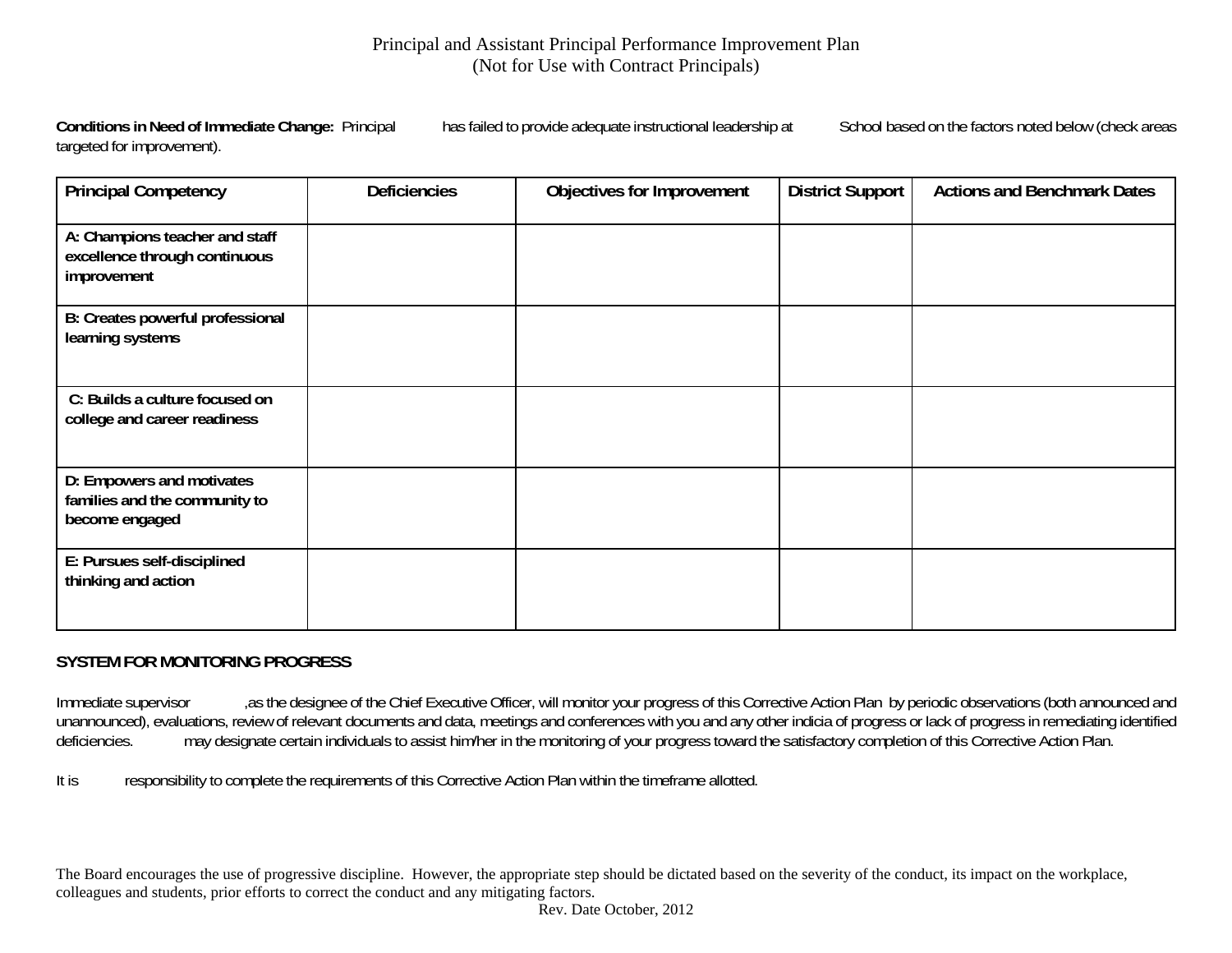#### Principal and Assistant Principal Performance Improvement Plan (Not for Use with Contract Principals)

#### **TIMELINE FOR COMPLETION AND CONSQUENCES OF UNSATISFACTORY COMPLETION**

This Corrective Action Plan shall terminate on . At the conclusion of this Plan, the supervisor will determine whether you have satisfactorily completed the Plan. If in the supervisor's judgment you have not satisfactorily completed the Plan, the supervisor will recommend one or more of the following actions: 1) Removal from contract principalship, termination of the principal's contract, and dismissal from employment, after appropriate hearing, under 105 ILCS 5/34-8.3, 105 ILCS 5/34-8.4, or 105 ILCS 5/34-85; 2) Other actions that the CEO or designee deem appropriate under the circumstances.

#### **INITIAL CONFERENCE DATE AND SIGNATURES:**

 **\_\_\_\_\_\_\_\_\_\_\_\_\_\_\_\_\_\_\_\_\_\_\_\_\_\_\_\_\_\_\_\_\_\_\_\_\_\_\_\_\_\_\_\_\_\_\_\_\_\_\_\_\_\_\_\_ , Immediate Supervisor**

**, Principal**

Initial Conference Date:

**CORRECTIVE ACTION PLAN REVIEW:**

**, Principal Quality Initiatives Office** 

Date:

ROUTING: The immediate supervisor shall deliver the Corrective Action Plan to the Principal, obtain the principal's signature, keep a copy on file and return copies with all signatures to the Chief Executive Officer's designee, Principal Quality Initiatives Office and Legal Department.

The Board encourages the use of progressive discipline. However, the appropriate step should be dictated based on the severity of the conduct, its impact on the workplace, colleagues and students, prior efforts to correct the conduct and any mitigating factors.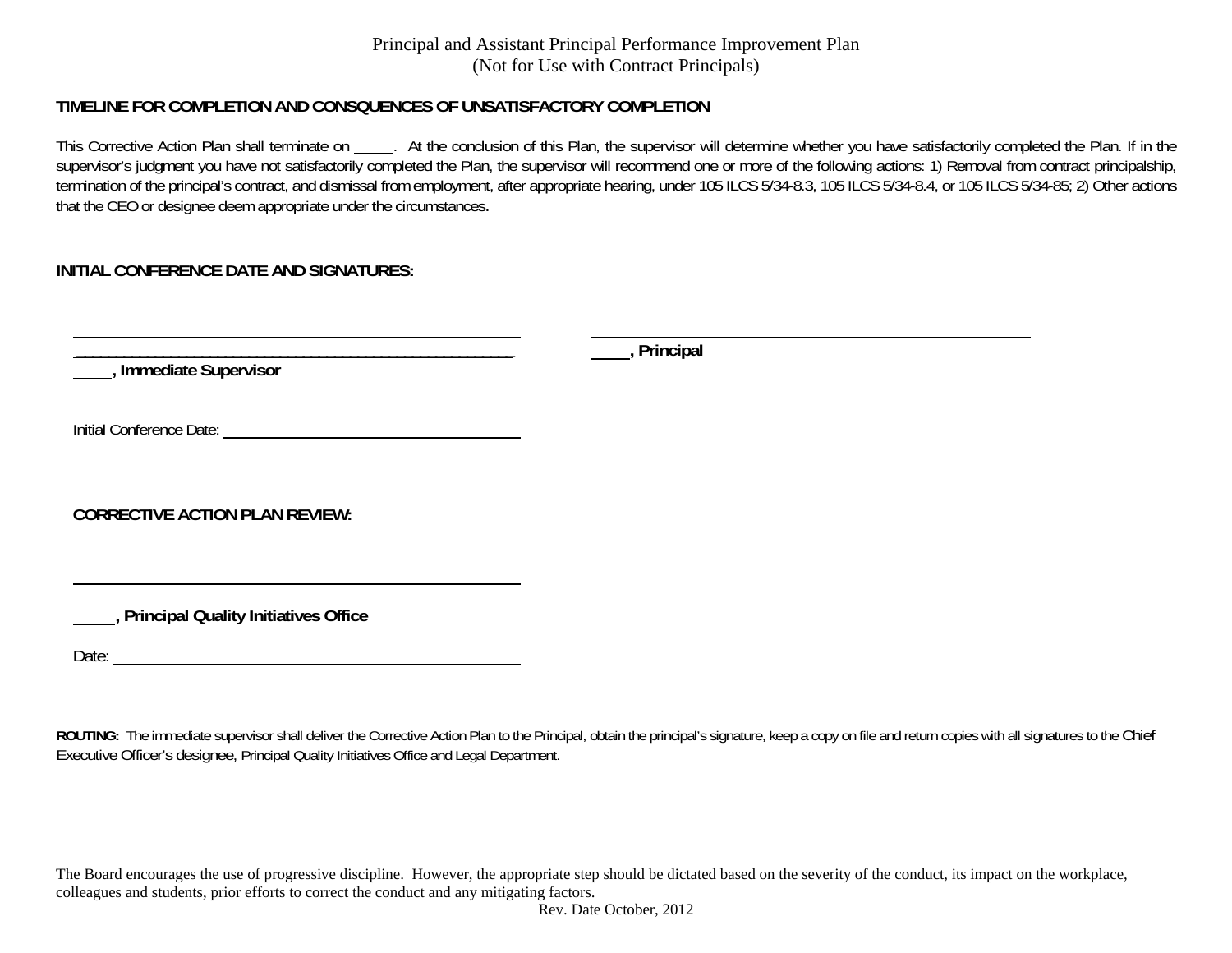**Appendix B**

## **ASSISTANT PRINCIPAL PERFORMANCE IMPROVEMENT PLAN**

*Nothing in this Plan shall be construed as a binding term and/or condition of employment. No part of this Plan shall be construed to create contractual or other rights or expectations. Assistant Principals are at-will employees.* 

| Name:                               | School:                     |
|-------------------------------------|-----------------------------|
| Employee ID #: $\sqrt{\phantom{a}}$ | Principal/Supervisor:       |
| Start Date:                         | Network Chief of Schools: [ |
| Mid-Term Review Date:               | End Date:                   |

Based on the assessment of your performance as the assistant principal, your supervisor has determined that deficiencies exist in your Assistant Principalship at School which are in need of immediate correction and your urgent attention.

Consequently, this Assistant Principal Performance Improvement Plan ("Plan") has been developed to immediately address the deficiencies in your Assistant Principalship. The Plan commences on <u>\_\_\_\_\_</u>and will terminate on<u>\_\_\_\_\_</u>. However, the Plan may terminate at any time at the discretion of the CEO or designee.

The goal of the Plan is to provide you an opportunity to remediate your performance consistent with the Board of Education's duty to provide high quality education to its students. The Plan identifies the deficiencies and resources available to you to assist you in correcting deficiencies. These resources may include supports already made available to you.

Whether you agree or disagree with the decision to issue this Plan to you, it is your obligation to read the plan, and make a sincere effort to satisfactorily remediate the identified deficiencies.

On or about a lay your supervisor will conduct a mid-term review and assess your progress on this Plan. A final review will occur on or about . Your actions during this time period will determine whether the Plan has been satisfactorily or unsatisfactorily implemented. If, in the judgment of your supervisor the Plan has not been satisfactorily implemented, your supervisor may recommend that the Chief Executive Officer take one or more of the following actions:

- 1) Removal from assignment, and/or dismissal from employment.
- 2) Other actions that the CEO or designee may deem appropriate.

The Board encourages the use of progressive discipline. However, the appropriate step should be dictated based on the severity of the conduct, its impact on the workplace, colleagues and students, prior efforts to correct the conduct and any mitigating factors.

Rev. Date October, 2012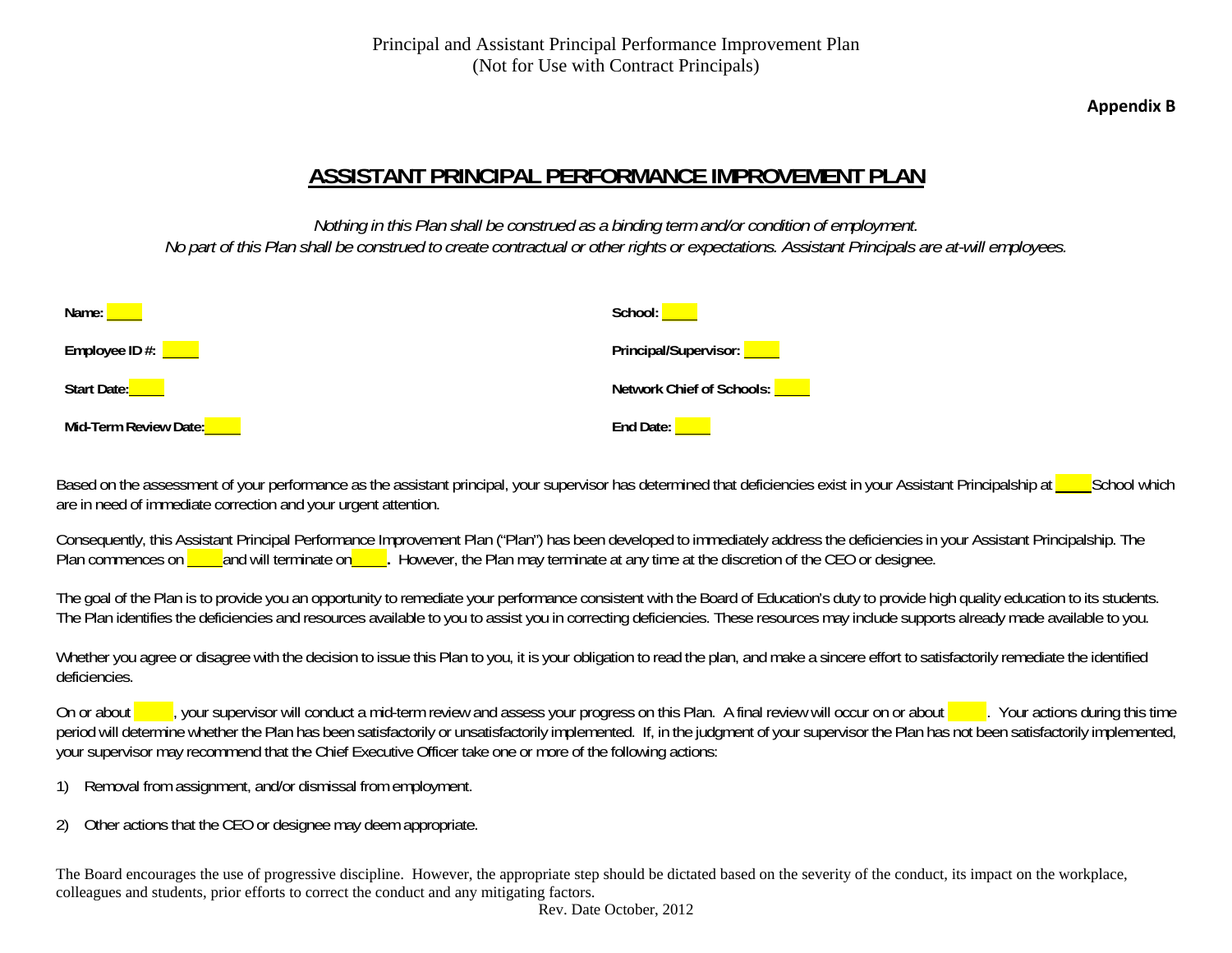#### Principal and Assistant Principal Performance Improvement Plan (Not for Use with Contract Principals)

Conditions in Need of Immediate Change: Assistant Principal **has failed to provide adequate leadership at School based on the factors noted below (check areas** targeted for improvement).

| <b>CPS Competency</b>                                                          | <b>Deficiencies</b> | Objectives for Improvement | <b>District Support</b> | <b>Actions and Benchmark Dates</b> |
|--------------------------------------------------------------------------------|---------------------|----------------------------|-------------------------|------------------------------------|
| A: Champions teacher and staff<br>excellence through continuous<br>improvement |                     |                            |                         |                                    |
| B: Creates powerful professional<br>learning systems                           |                     |                            |                         |                                    |
| C: Builds a culture focused on<br>college and career readiness                 |                     |                            |                         |                                    |
| D: Empowers and motivates<br>families and the community to<br>become engaged   |                     |                            |                         |                                    |
| E: Pursues self-disciplined<br>thinking and action                             |                     |                            |                         |                                    |

The Board encourages the use of progressive discipline. However, the appropriate step should be dictated based on the severity of the conduct, its impact on the workplace, colleagues and students, prior efforts to correct the conduct and any mitigating factors.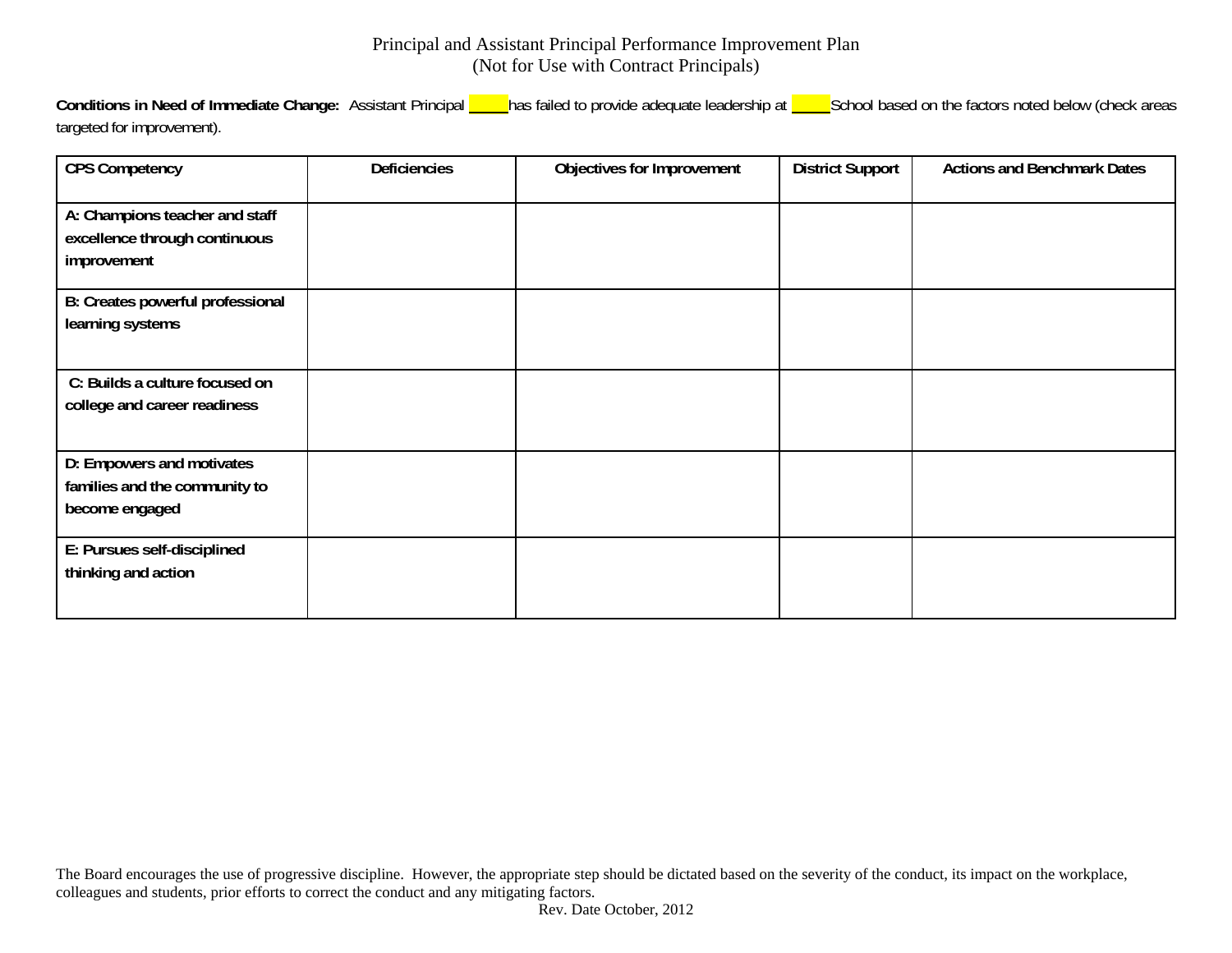#### **INITIAL CONFERENCE DATE AND SIGNATURES:**

| Immediate Supervisor                   | , Assistant Principal |
|----------------------------------------|-----------------------|
|                                        |                       |
| <b>PLAN REVIEW:</b>                    |                       |
| , Principal Quality Initiatives Office |                       |
| Date:                                  |                       |

ROUTING: The immediate supervisor shall deliver the Assistant Principal Corrective Action Plan to the Assistant Principal, obtain the Assistant Principal's signature, keep a copy on file and return copies with all signatures to the Chief Executive Officer's designee, Principal Quality Initiatives Office and Legal Department.

The Board encourages the use of progressive discipline. However, the appropriate step should be dictated based on the severity of the conduct, its impact on the workplace, colleagues and students, prior efforts to correct the conduct and any mitigating factors.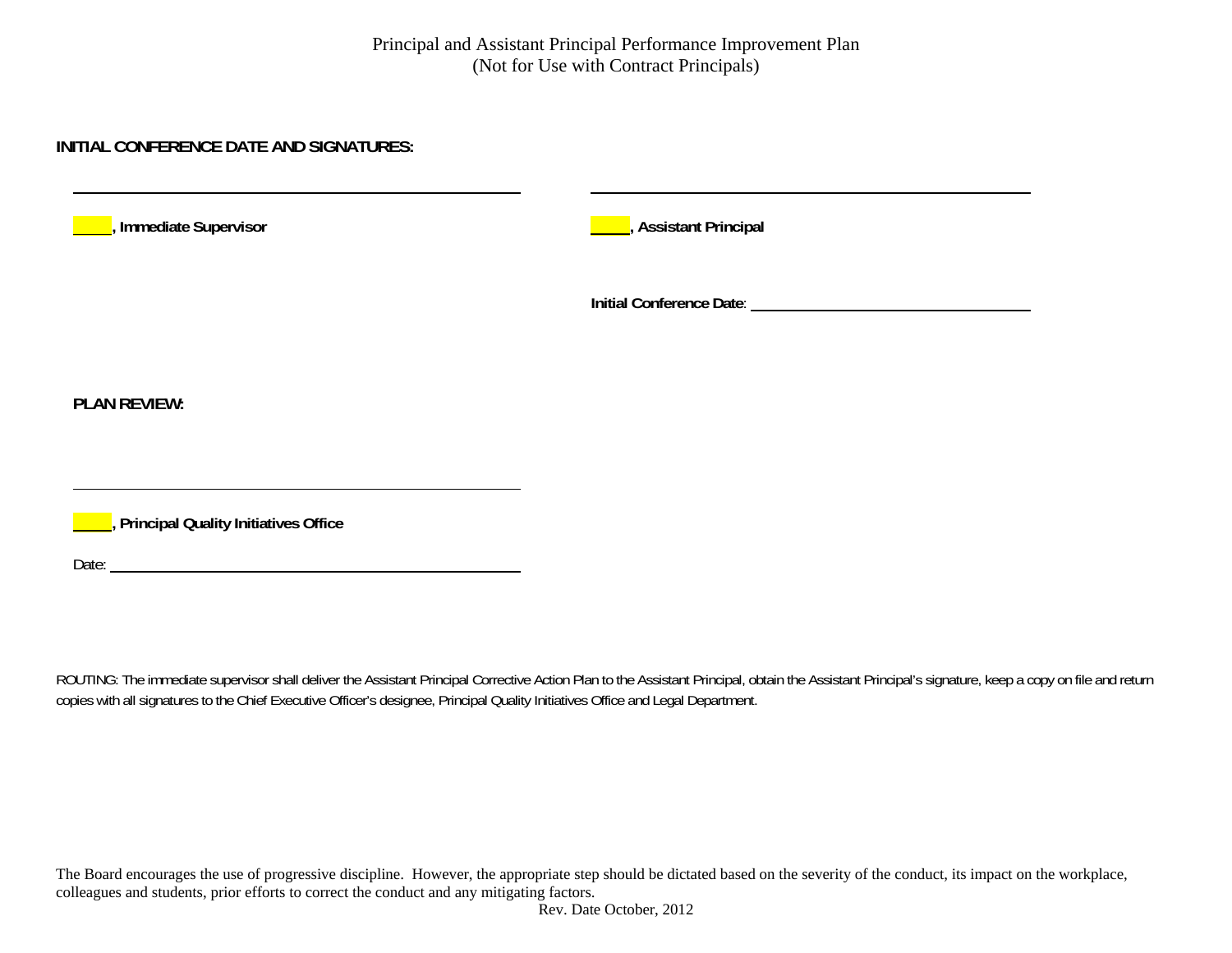**Appendix C**

## **Pre-Meeting Notice Form**

**Date** 

Name Job Title Work Location Employee ID #

Dear the control of the control of the control of the control of the control of the control of the control of the control of the control of the control of the control of the control of the control of the control of the con

 The purpose of this letter is to invite you to a private, confidential meeting to discuss your conduct, namely: *(insert description of conduct and misconduct categories allegedly violated*).

I am scheduling the meeting for:

- Date and time
- Location

Please be advised that you may have a representative present to assist you at the meeting. If you choose to do so, you must contact your representative to secure his or her attendance.

I enclose all documents in my possession that I believe relate to the issues to be discussed.

Due to the severity of the allegations or the repeated nature of the conduct, this meeting may result in your being issued a written reprimand, suspension from one (1) to thirty (30) days, or a recommendation for your dismissal.

Sincerely,

[insert name of Board Representative]

cc: Principal Quality Initiatives Office (with enclosures) Office of Employee Engagement (with enclosures)

My signature below acknowledges receipt of this notice.

 $\mathcal{L}_\mathcal{L}$  , and the contract of the contract of the contract of the contract of the contract of the contract of the contract of the contract of the contract of the contract of the contract of the contract of the cont